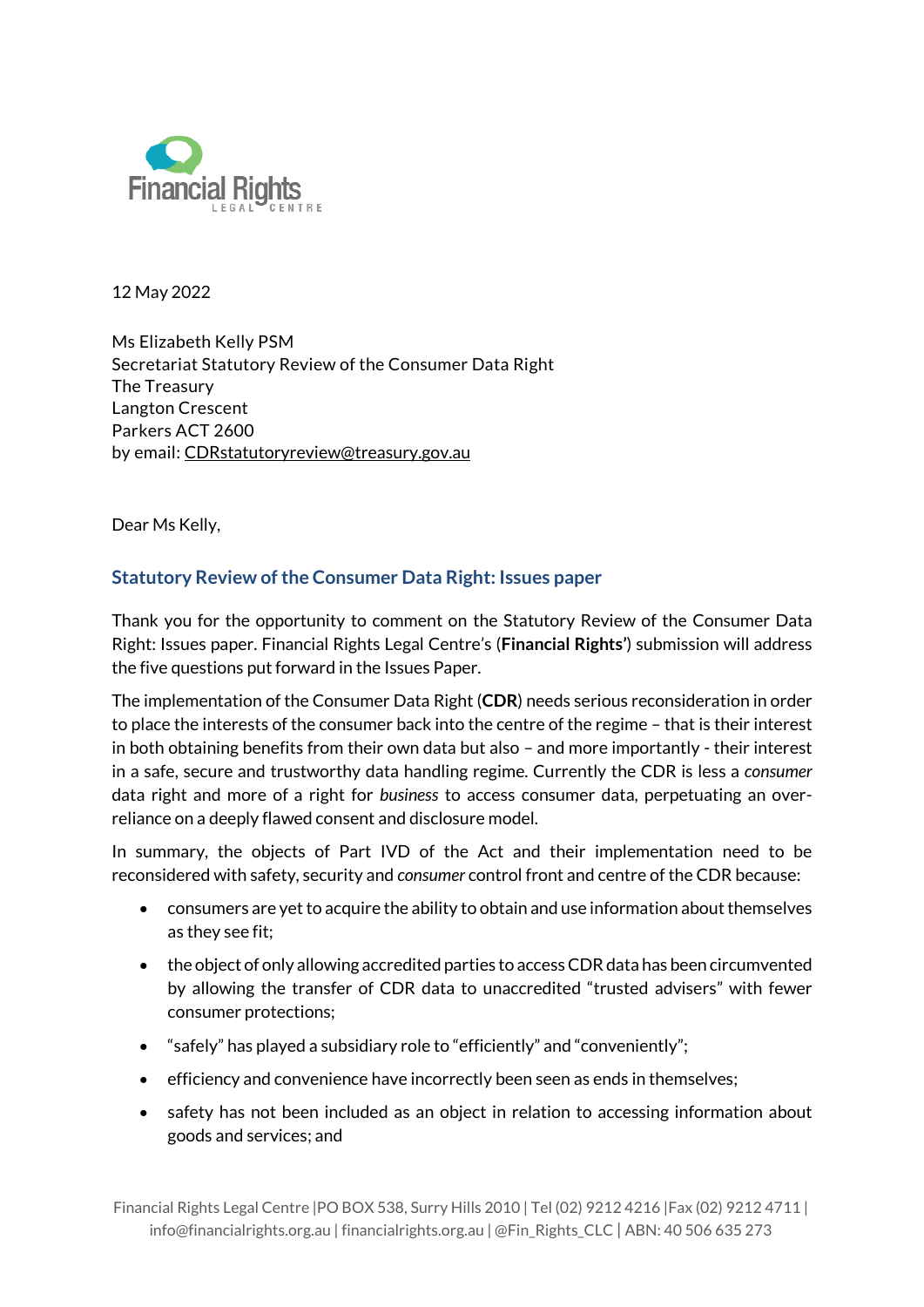expansion of the CDR to action initiation will exacerbate the positive and negative effects of the CDR, making safety even more important.

The existing assessment, designation, rule-making and standards-setting statutory requirements need to be reconsidered since:

- the Privacy Impact Assessment (**PIA**) process has not been conducted early enough to influence outcomes;
- there has been minimal meaningful engagement with consumers and their representatives;
- the complexity of the regulatory regime remains a significant risk for consumers including, ultimately, a lack of engagement and genuine consent; and
- the CDR relies too heavily on disclosure as the principle means of consumer protection.

To bring the CDR back to a core objective focussed on safety, security and consumer control, the following additional reforms to the CDR regime need to be complemented by a series of reforms to the broader legislative context:

- the objects of the Act should be reconsidered to ensure that safety and security in data handling are primary priorities under the CDR regime, with safety included as an object at Section 56AA(b) at a minimum;
- Privacy Impact Assessment should be embedded and implemented into the policy development process at an early enough stage to influence the outcome of the CDR design;
- consumer testing needs to be significantly expanded to include statistically significant sample numbers and including larger numbers of consumers experiencing a range of vulnerabilities;
- consumer representative organisations need to be appropriately resourced to contribute to the development of the Consumer Data Right;
- reliance on disclosure and consent as the primary means of consumer protection needs to be reduced;
- Access to government databases through the CDR should be approached on a case by case basis, with the benefits and risks carefully assessed in each case
- Data from government databases must only be accessed with the consent of the relevant consumers (where it pertains to them personally, or details of their particular property) and should also be shared with the consumer, with an explanation of what the information means and how it is going to be used
- Privacy Safeguard 3 re: collection of solicited personal information needs a "fair collection" requirement;
- Privacy Safeguard 4: Dealing with unsolicited personal information should be bolstered in line with Australian Privacy Principle 4.1 and 4.3;
- Privacy Safeguards 6 and 7 re: Use and disclosure need to include more definitions and remove the "voluntary consumer data" loophole;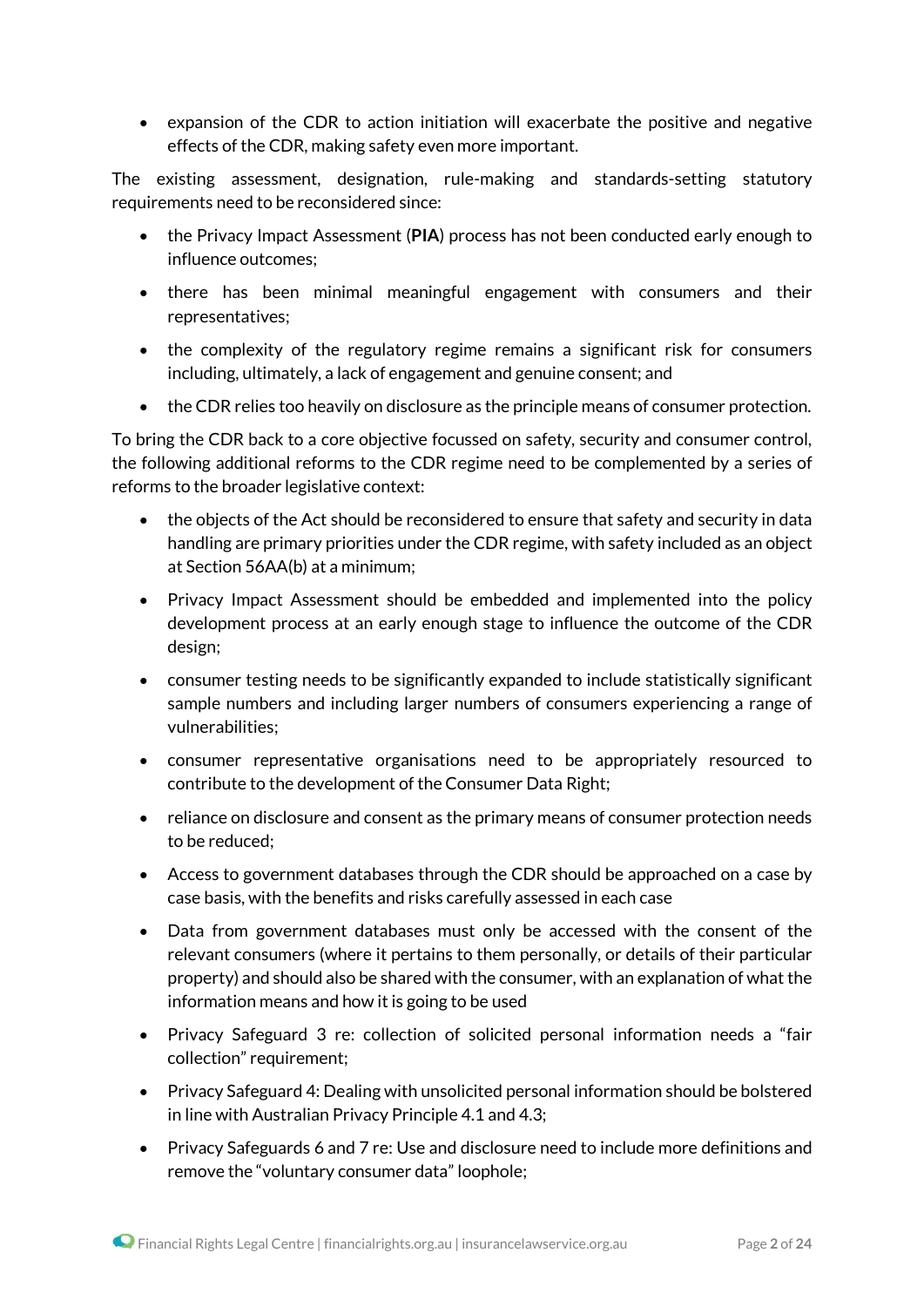- Privacy Safeguard 11 Quality of CDR Data needs to be amended to apply to collection or use, and introduce the element of relevance in line with Australian Privacy Principle 10.2;
- Privacy Safeguard 13 re: Correction of personal information needs to be strengthened to require corrections irrespective of how a party becomes aware and enable consumer challenges to refusals;
- establish a set of consumer-centric success metrics including consumer well-being, empowerment and choice, safety and security and building trust;
- conduct a cost-benefit analysis identifying direct benefits to consumers and introduce an audit and enforcement program;
- reverse decisions already taken regarding consent and disclosure matters that are unsafe for consumers;
- ban screen-scraping and other unsafe data access, transfer and handling technologies as has occurred in the UK and Europe;
- introduce an offence for firms to use data obtained via the CDR without accreditation
- expand the consumer protections and safeguards required under the CDR to the entire economy via reforms to the *Privacy Act;*
- introduce an unfair trading practices prohibition to the Australian Consumer Law; and
- introduce a data fiduciary obligation, be it specific to the CDR or economy-wide.

# **Question One Are the objects of Part IVD of the Act fit-for-purpose and optimally aligned to facilitate economy-wide expansion of the CDR?**

Most of the objects of the Act as detailed at Section 56AA have not been met under the Consumer Data Right (**CDR**) regime as currently implemented.

### **The object of Section 56AA(a)(i) has not been met: Consumers are yet to acquire the ability to obtain and use information about themselves as they see fit**

The first object outlined by Section 56AA is:

- *a) to enable consumers in certain sectors of the Australian economy to require information relating to themselvesin those sectorsto be disclosed safely, efficiently and conveniently:*
	- *i. to themselves for use asthey see fit; (our emphasis)*

As acknowledged in the review paper the CDR regime has yet to implement a direct to customer data sharing process.

The ability to obtain your own CDR data was supposed to be a fundamental objective of the CDR legislation and Rules. While this right is included in CDR-Banking Rules 3.4(3), the commencement of the obligation to set up a "direct request service" to allow a consumer to request some or all of their own CDR data was deferred until 1 November, 2021. However, in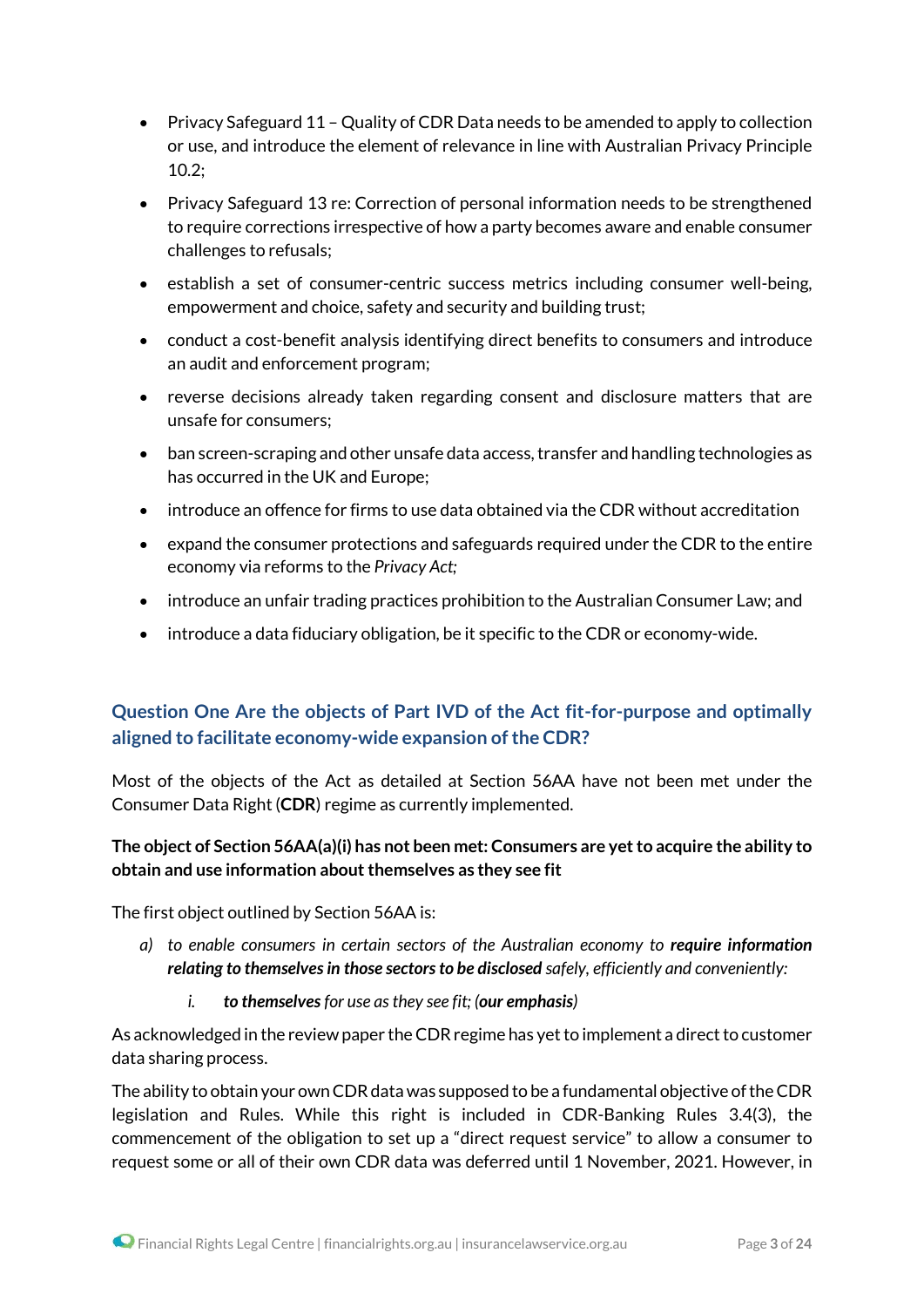September 2021 this deadline was removed and the "direct request" aspect of the regime is now deferred indefinitely "… to allow a future consultation process".<sup>1</sup>

The delay in progressing the "subject access" right in CDR-Banking appears partly due to legitimate fears that "forced" and/or "diverted" subject access could be used to circumvent the CDR consumer safeguards – including but not exclusively the Privacy Safeguards. A question remains as to why organisations would submit to the complex and onerous requirements of a CDR regime to obtain CDR data to offer a service if they can obtain the same information by asking or requiring the consumer to request it under "subject access" and then supply it to the organisation, without some or all of the CDR Rules and Privacy Safeguards applying.

Notwithstanding these concerns, the indefinite deferral of the direct consumer request provisions leaves a gaping hole in theCDR scheme. The entire scheme now facilitates third party access to shared data, with no apparent balancing right for CDR consumers to directly access and control their own CDR data.

It should be noted that under Australian Privacy Principle 12 consumers have a right to access their own data. Under the CDR regime as currently implemented for banking, there is no Privacy Safeguard equivalent to this subject access right. This is presumably because it was meant to be a fundamental objective of the CDR regime.

The guidance on the relationship of the CDR Privacy Safeguards and the Australian Privacy Principles is ambiguous about the application of Australian Privacy Principle 12 to CDR data. We therefore cannot be confident that there is *any* subject access right in respect of such data, at least when it is held by APs and ADRs.<sup>2</sup>

We also note that in its response to the Privacy Impact Assessment Update 4, the Australian Government expressly rejected the need for consideration of "direct to consumer requests" in the energy sector. 3

Consequent to these decisions, consumers remain dependent at least for now, on the weak, highly qualified *Privacy Act* right of subject access (Australian Privacy Principle 12), which can also involve a fee (at the discretion of the entity).

The subject access right in the CDR scheme is also restricted to Data Holders (**DH**), so that once CDR data reaches an Accredited Data Recipient (**ADR**) or any outsourced provider, or the proposed intermediaries, consumers are entirely dependent on the *Privacy Act* provisions, with all the exemptions, exceptions and bureaucracy they entail.

The failure of the regime to provide direct to consumer access to their own data points to fundamental problems with the object and assumptions of the regime.

<sup>1</sup> Ibid, Schedule 5, Items 1 and 2, Amending Rules 6.4(3) and 6.6.

<sup>2</sup> OAIC, *Privacy Safeguard Guidelines* 2021, Table at A.27, and paragraph A.33, https://www.oaic.gov.au/\_data/assets/pdf\_file/0012/8013/privacy-safeguard-combined-chapters.pdf

<sup>3</sup> Australian Treasury, *Privacy Impact Assessment Agency Response* November 2021, <https://treasury.gov.au/sites/default/files/2021-11/p2021-223520-agency-response.pdf>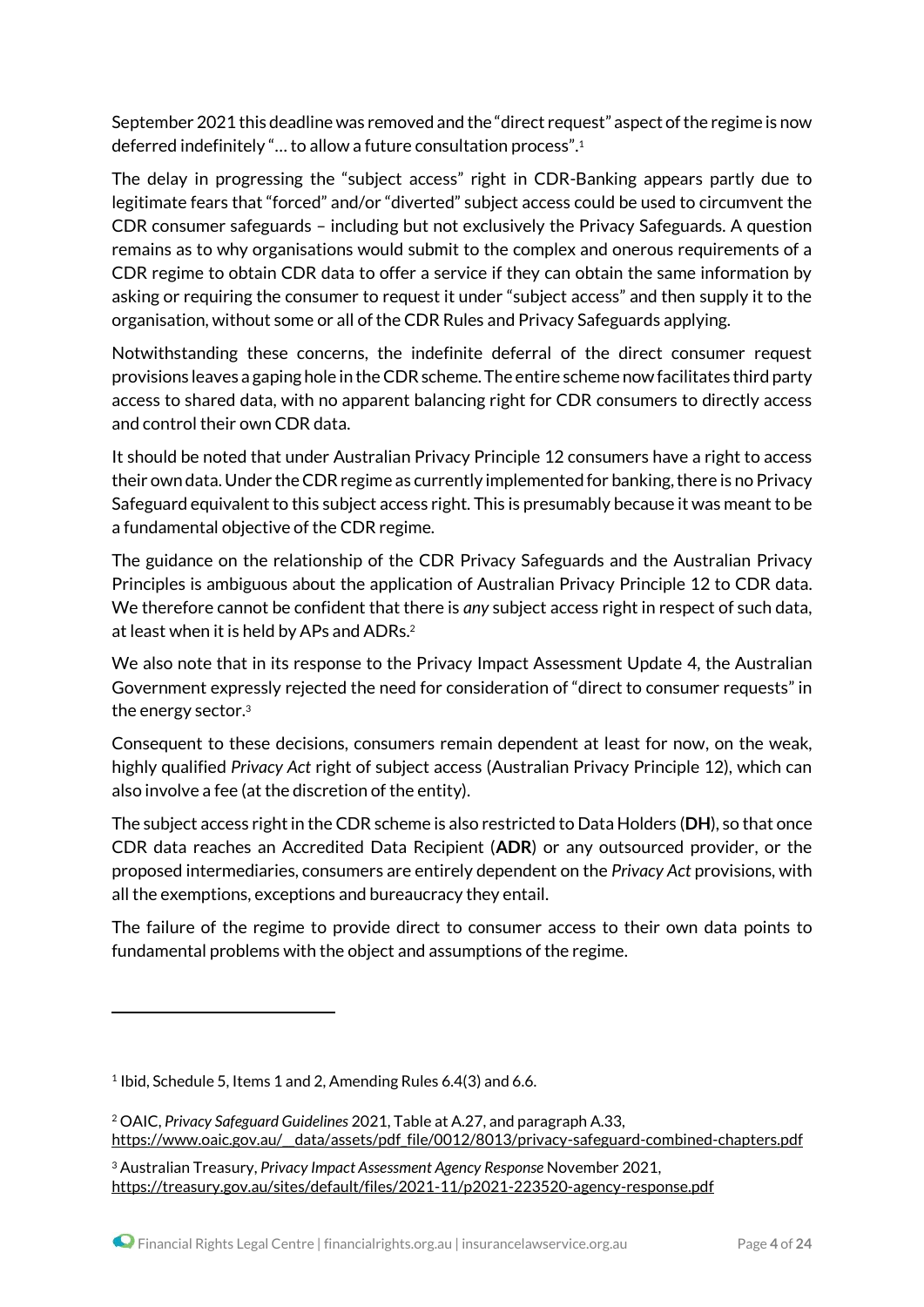Providing consumers with their own data in an efficient and convenient way does not exist in a vacuum and can have both positive and negative consequences in the sectors in which it is introduced.

The objects of the Act and its implementation have focused on these positives – the potential for use cases to promote efficient and convenient switching, choice and improved competition as referenced at Section 56AA.

But it can also have significant negative consequences for some consumers – particularly those experiencing vulnerability and or financial hardship – in the context of a financial services sector that includes players (such as high cost and avoidant credit models, and other financial services targeting financial hardship<sup>4</sup>) who all have an interest in lowering costs and increasing profits through the exploitation of behavioural biases. There remains the real potential for nonaccredited parties to simply ask vulnerable and susceptible consumers to download their own CDR data and manually pass them outside of the CDR system in exchange for access to goods and services – all without the protections afforded by the regime.

The current postponement of direct subject access rights demonstrates the difficulties, security risks, and opportunities for regulatory arbitrage that can occur when introducing a new technological tool into an environment that has the potential to simply exacerbate the harm for many consumers in that sector through speed - at the same time as improving outcomes for some other consumers.

Without prioritising the development of a safe and secure data sharing and handling environment as its primary object, the CDR will remain stuck in this dilemma, and be forced to continue to make decisions that play off the interests of a nascent FinTech sector, financial services businesses and more well off consumers, over the interests of consumers experiencing financial hardship and those vulnerable to exploitation. Implementing the recommendations of this submission would assist in addressing the risks of facilitating direct consumer access and allow the regime to fulfil one of its primary objects.

# **The object of Section 56AA(a)(ii) has been circumvented by allowing the transfer of CDR data to unaccredited "trusted advisers" with fewer consumer protections**

The second object outlined by Section 56AA is:

- *a) to enable consumers in certain sectors of the Australian economy to require information relating to themselves in those sectorsto be disclosed safely, efficiently and conveniently:*
	- *i. …*

1

*ii. to accredited personsfor use subject to privacy safeguards; (our emphasis)*

<sup>4</sup> See Senate Economic References Committee Inquiry into Credit and Financial Services targeted at Australians at risk of financial hardship

[https://www.aph.gov.au/Parliamentary\\_Business/Committees/Senate/Economics/Creditfinancialservic](https://www.aph.gov.au/Parliamentary_Business/Committees/Senate/Economics/Creditfinancialservices/Report) [es/Report](https://www.aph.gov.au/Parliamentary_Business/Committees/Senate/Economics/Creditfinancialservices/Report)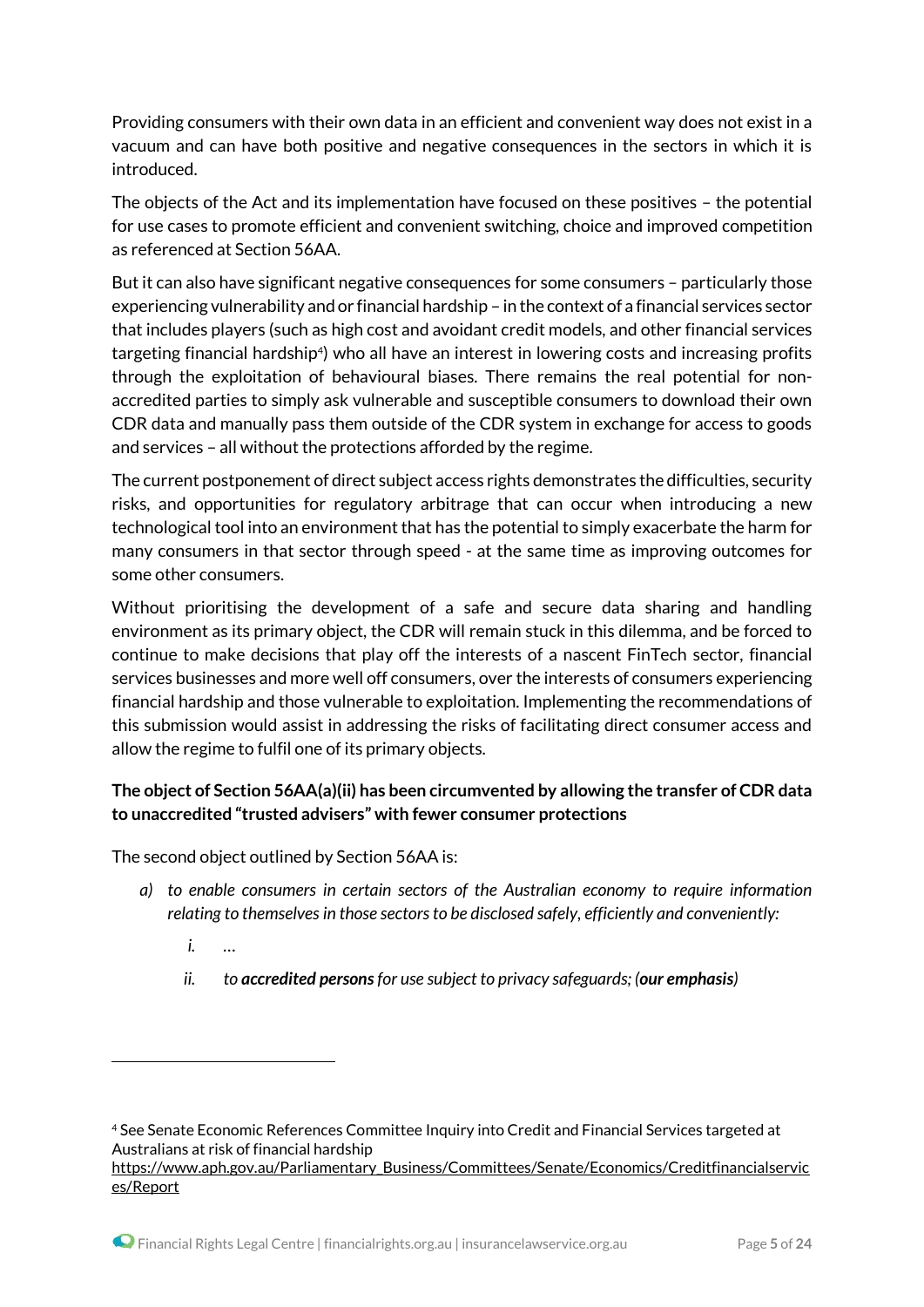The current CDR regime has developed an accreditation model that is able to fulfil this object. However this object has been fundamentally undermined by the introduction of the concept of so-called "trusted advisers". This has been a concerning development.

In 2021 the government introduced provisions under the rules for some CDR data to be shared with parties who are not accredited under the CDR regime and are not therefore subject to the CDR Rules or CDR Privacy Safeguards. This is clearly contrary to the clearly stated object at Section 56AA(a)(ii).

The PIA Update  $3<sup>5</sup>$  outlined major concerns which were largely dismissed by Treasury in its response<sup>6</sup> giving assurances that to do so would be in the interests of CDR consumers so that the data is more easily shared and that "Trusted Advisers" can only be members of professions which are regulated.

We note the PIA acknowledged that this would "somewhat mitigate this risk" however it went on to state that "those obligations can offer less protection for CDR Consumers than the strong privacy protections imposed under the CDR regime, or under the *Privacy Act*."<sup>7</sup> These include requirements for members to meet fit and proper person tests, to hold specific hold cyber insurance or data breach insurance or be subject to an EDR scheme among others.

### **"Safely" has played a subsidiary role to "efficiently" and "conveniently"**

We note that the key three elements overriding the objects of the Act are that information be "disclosed safely, efficiently and conveniently."

It is our view that the CDR has been implemented in such a way that the safety concerns of consumers – particularly vulnerable consumers - have regularly been trumped by measures intended to remove "frictions" as sought by the FinTech sector and other interested parties.

This was the case with respect to three critical issues:

- joint accounts and consent rules;
- $\bullet$  the introduction of the "trusted adviser"; and
- the use of consumer "insights."

1

These issues were ones where decisions could have been made that either prioritised the safety of consumers or prioritised efficient and convenient processes for CDR participant firms (and presumably the marginal convenience for at least some potential customers). In each of these areas, the decision was made to prioritise the convenience and efficiency needs of CDR participant firms and their ability to quickly "on-board" customers without losing their interest

<sup>5</sup> Maddocks, Consumer Data Right Regime, Update 3 to the Privacy Impact Assessment, September, 2021 <https://treasury.gov.au/sites/default/files/2021-10/p2021-213006-pia-maddocks.pdf>

<sup>6</sup> Australian Treasury, Consumer Data Right, Privacy Impact Assessment Agency Response October 2021, <https://treasury.gov.au/sites/default/files/2021-10/p2021-213006-pia.pdf>

<sup>7</sup> Page Maddocks, Consumer Data Right Regime, Update 3 to the Privacy Impact Assessment, September, 2021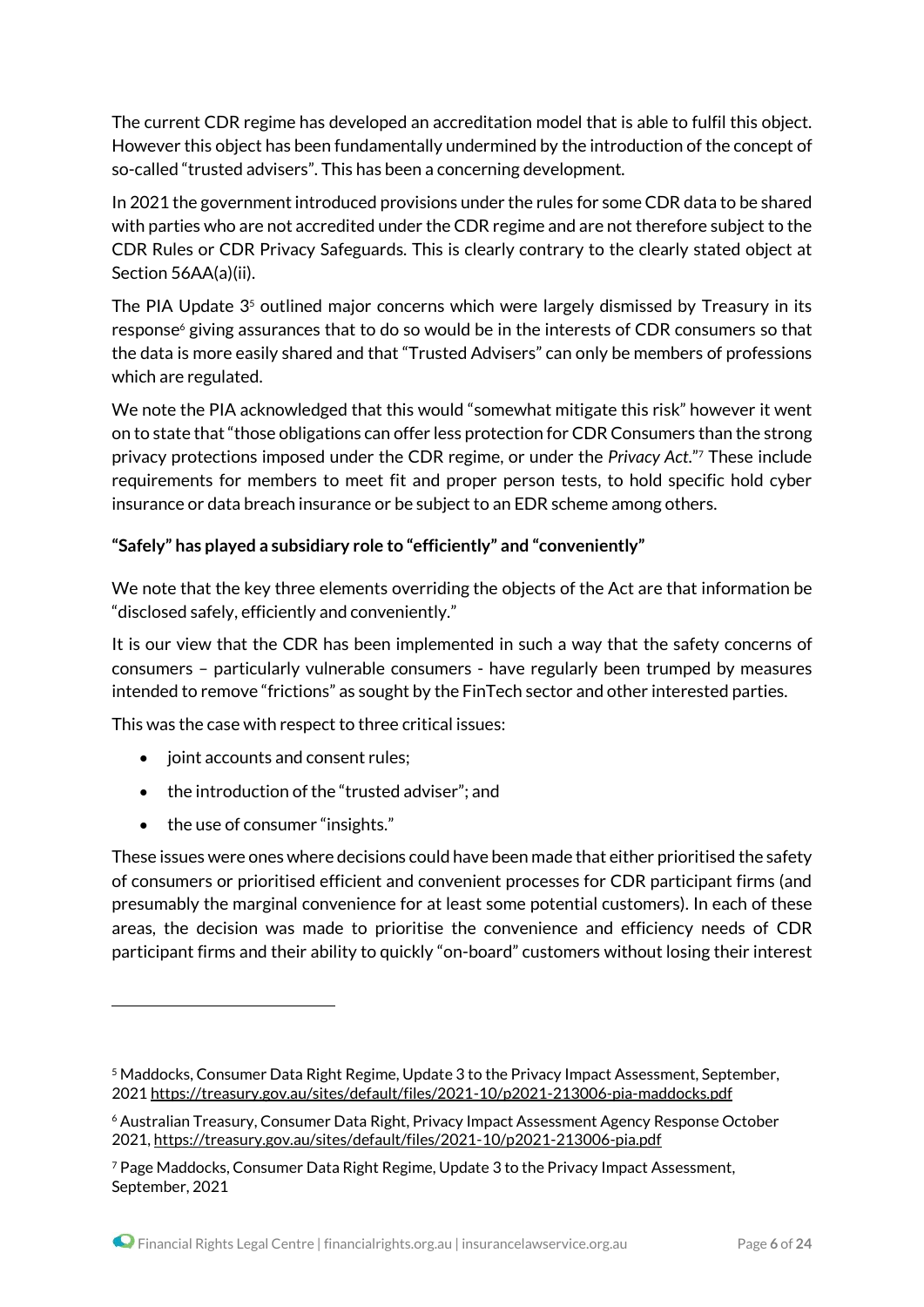rather than the safety of other consumers – particularly vulnerable consumers including those subject to economic abuse or family and domestic violence.

The privacy concerns raised with respect to of each of these and the risk mitigation strategies recommended in the Privacy Impact Assessment Update 3 were dismissed by Treasury. This was largely done to increase engagement with the CDR regime with low participant numbers to date.

Each of these decisions contradict and upend basic privacy and consent principles, even those consent principles already settled within the CDR framework.

By not embedding the object of safety into the implementation of the CDR regime through a privacy-by-design approach, these decisions have the real potential to lead to consumer harm and undermine consumer confidence in the regime.

A common argument put forward by Treasury and industry is that many of the acts that consumer representatives are seeking to address are "already happening" – such as joint account holders sharing their data without consent, people handing over their passwords to accountants and lawyers or other unsafe practices. Accordingly, it is not the role of the CDR to solve those issues.

We respectfully disagree.

1

The object of the CDR is to introduce a government-endorsed framework that promotes *safe* and secure data handling practices for consumers and businesses. This necessarily requires addressing and resolving unsafe practices that have led to consumer harm. If the CDR is meant to introduce benefits such as increased control over one's data – those benefits must by definition include solving existing control and access problems that adversely impact on a consumer's control over their data. It cannot simply introduce new, discrete and standalone benefits divorced of any other consequence. This is unrealistic.

CPRC research found that 94% of Australian consumers are uncomfortable with how their personal information is collected and shared online and 88% of Australian consumers do not have a clear understanding of how their personal information is being collected and shared.<sup>8</sup> Consumers are looking for safe and more securer data handling practices in which they can have confidence to engage with the digital economy. The CDR should be that safe and secure system. If the CDR is not meant to resolve current data handling problems – then what is the point of spending decades and large amounts of money on a framework that simply replicates and exacerbates existing harms borne of poor data handling practices? All such an approach does is help develop an emerging FinTech market to simply recreate and exacerbate the same problems. This does little to serve the consumer interest.

A more realistic approach is required to ensure that there is recognition of the negative (unsafe) effects the CDR can have on the sector's data handling practices and consumer behaviour. This

<sup>&</sup>lt;sup>8</sup> New research finds Australian consumers want more control over their personal information and expect fair treatment, 2020, [https://cprc.org.au/cprc-2020-data-and-technology-consumer](https://cprc.org.au/cprc-2020-data-and-technology-consumer-survey/#:~:text=94%25%20of%20Australian%20consumers%20are,is%20being%20collected%20and%20shared)[survey/#:~:text=94%25%20of%20Australian%20consumers%20are,is%20being%20collected%20and](https://cprc.org.au/cprc-2020-data-and-technology-consumer-survey/#:~:text=94%25%20of%20Australian%20consumers%20are,is%20being%20collected%20and%20shared) [%20shared.](https://cprc.org.au/cprc-2020-data-and-technology-consumer-survey/#:~:text=94%25%20of%20Australian%20consumers%20are,is%20being%20collected%20and%20shared)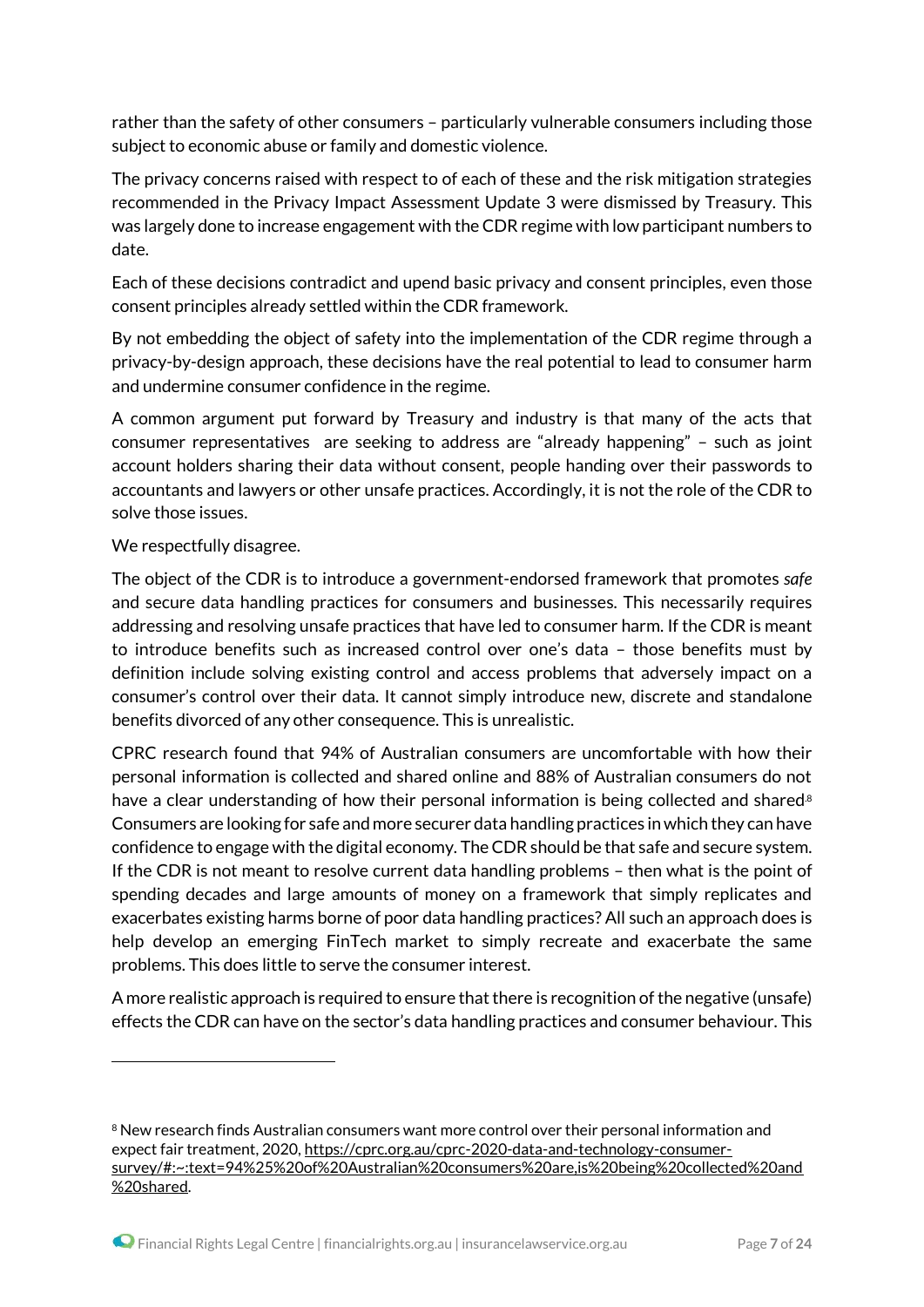arises through the CDR's inherent value – speed, consistency and reliability - which can, in and of itself, lead to perpetuating and exacerbating existing harms and introducing new consumer harms. Further, some of the current dangerous practices have emerged because there has been no safe, reliable alternative. CDR should create that alternative.

For example, Financial Rights has raised a number of issues with respect to the application of CDR to the non-banking sector.<sup>9</sup> The recent consultation paper pays scant regard, if any, to the risks and threats that arise for consumers – in a sector that includes significant numbers of business models that actively target people in financial hardship or at least sell higher cost, riskier products. While there may be benefits for some consumers in terms of increased financial inclusion, and potentially improved responsible lending checks, there are a series of significant risks that will arise when CDR is expanded to this sector. It will also provide the means for lenders to circumvent the Comprehensive Credit Reporting (**CCR**) regulations, through improved analysis and inferring of equivalent data rendering the CCR protections useless. These are potential impacts of the CDR on consumers and already-settled regulatory settings that cannot be ignored and need to be considered and directly mitigated.

The CDR should not be seen to be some agnostic, neutral tool that miraculously only produces positive benefits for all concerned. The CDR does not simply duplicate existing processes - it accelerates them and has substantive negative impacts that arise due to its power and speed.

The downgrading of safety as an object via the CDR's implementation also fails to recognise and acknowledge the signal a government-endorsed consumer data regime gives to consumers and what that means for trust and confidence in the system. If consumers are to have ongoing trust and confidence in the CDR, then it must meet higher standards of consumer protection and safety. If not the government's framework will be to blame for the harms that arise, which will lead to a subsequent lack of confidence in the CDR.

Consequently, we remain of the view that there needs to be a full reconsideration of the decisions made with respect to the current CDR Rules regarding:

- joint accounts;
- subject access rights;
- correction of personal information; and
- trusted advisers

1

with particular focus on the potential consumer harms that may arise, and unique circumstances in the banking and newly designated sectors.

<sup>9</sup> See Joint consumer submission to the CDR Sectoral Assessment for the Open Finance sector – Non-Bank Lending, [https://financialrights.org.au/wp](https://financialrights.org.au/wp-content/uploads/2022/04/220414_CDR_NonBankLending_FINAL.pdf)[content/uploads/2022/04/220414\\_CDR\\_NonBankLending\\_FINAL.pdf](https://financialrights.org.au/wp-content/uploads/2022/04/220414_CDR_NonBankLending_FINAL.pdf)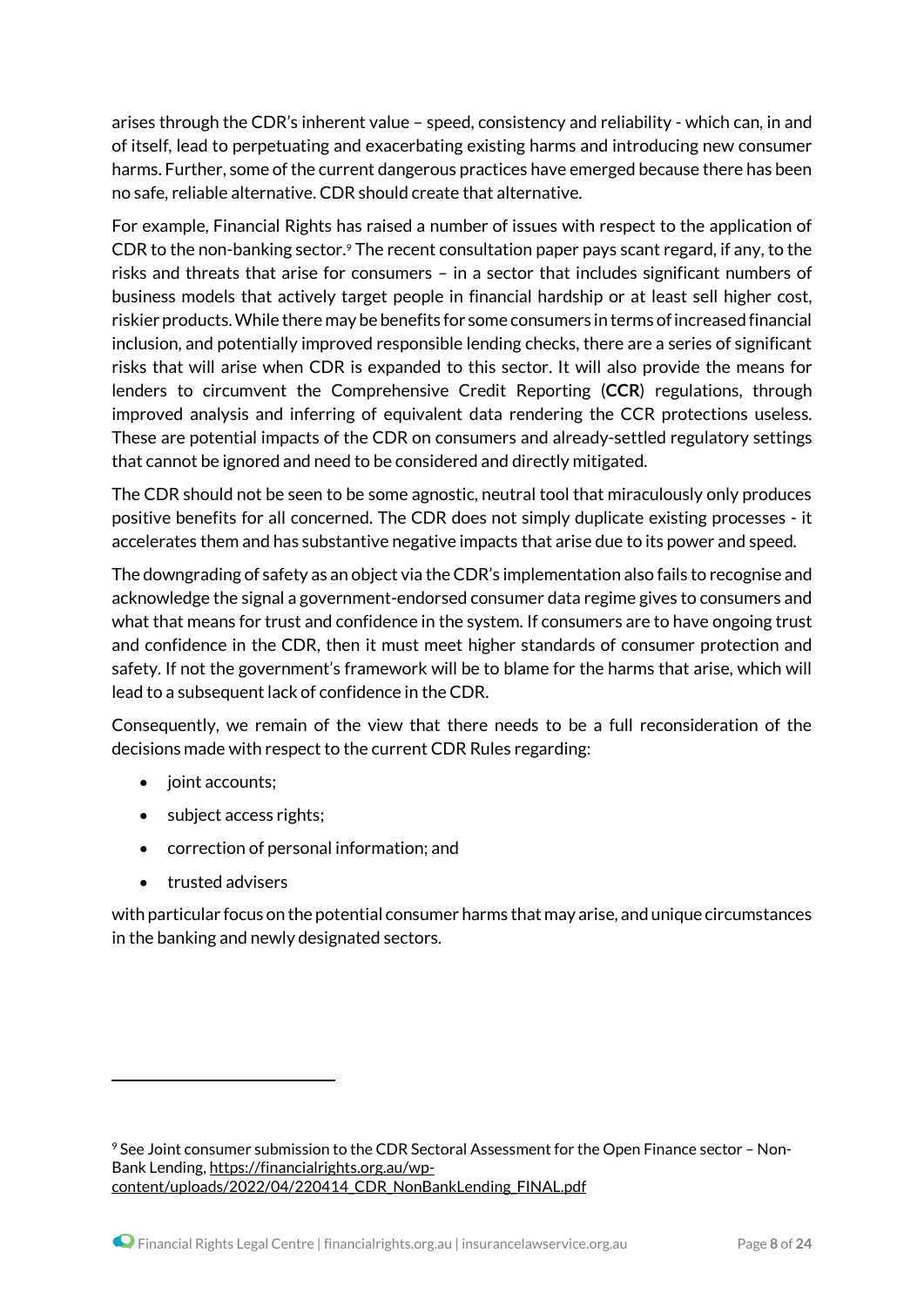#### **Efficiency and convenience should not be seen as ends in themselves**

One of the assumptions underpinning the CDR is that efficiency and convenience are solely positive impacts and that any and all "friction" needs to be removed.

This belies a fundamental misunderstanding of both the business, environmental and behavioural contexts in which the regime is being implemented.

Efficiency and convenience *can* be positive to consumer outcomes if they are done so *safely*. Where they are not, they can aggravate consumer harms.

For example, frictionless transactions and processes regularly lead to poor decision-making in the financial services sector. The ease of accessing "fast cash" and payday loans via mobile applications leads to significant consumer harm through spiralling financial hardship. The same can be said for mistaken payments in transferring funds to a scammer, or decisions to invest in complex unregulated financial products such as managed investment schemes or unregulated and scam-prone crypto exchanges.

"Friction" can have a positive impact, slowing down decision-making where consumer understanding is low and where there is an over-reliance on disclosure for consumer protection. Some "friction" is therefore desirable to help arm consumers with an ability to more critically engage with financial products and services that may not necessarily be in their best financial interests and avoid potential harm. <sup>10</sup>

This will only be all the more necessary when the CDR framework is expanded to incorporate action initiation. This will introduce more speed to the process, reducing the time for a consumer to make a considered decision, and exacerbate the potential for harms to arise, where the few risk mitigants place the onus on the consumer through disclosure and consent.

Efficiency and convenience are not the be all and end all of the consumer's needs. Safety must be prioritised.

### **"Safely" should be included as an object of accessing information about goods and services**

We note that safety is not included as an objects at Section 56AA(b):

- *a) to enable any person to efficiently and conveniently access information in those sectorsthat:*
	- *i. is about goods* (*such as products*) *or services; and*
	- *ii. does not relate to any identifiable, or reasonably identifiable, consumers; and*

Accessing information about goods and services should be efficient and convenient but it also needs to be safe. As described above, making choices that can lead to significant financial decisions accelerated through the CDR can lead to increased levels of consumer harm. Efficiency and convenience must be balanced with safety in this context.

 $10$  See further examples of positive and negative friction in Duncan Jefferies, How 'positive friction' can create better experiences <https://www.raconteur.net/customer-experience/positive-friction/>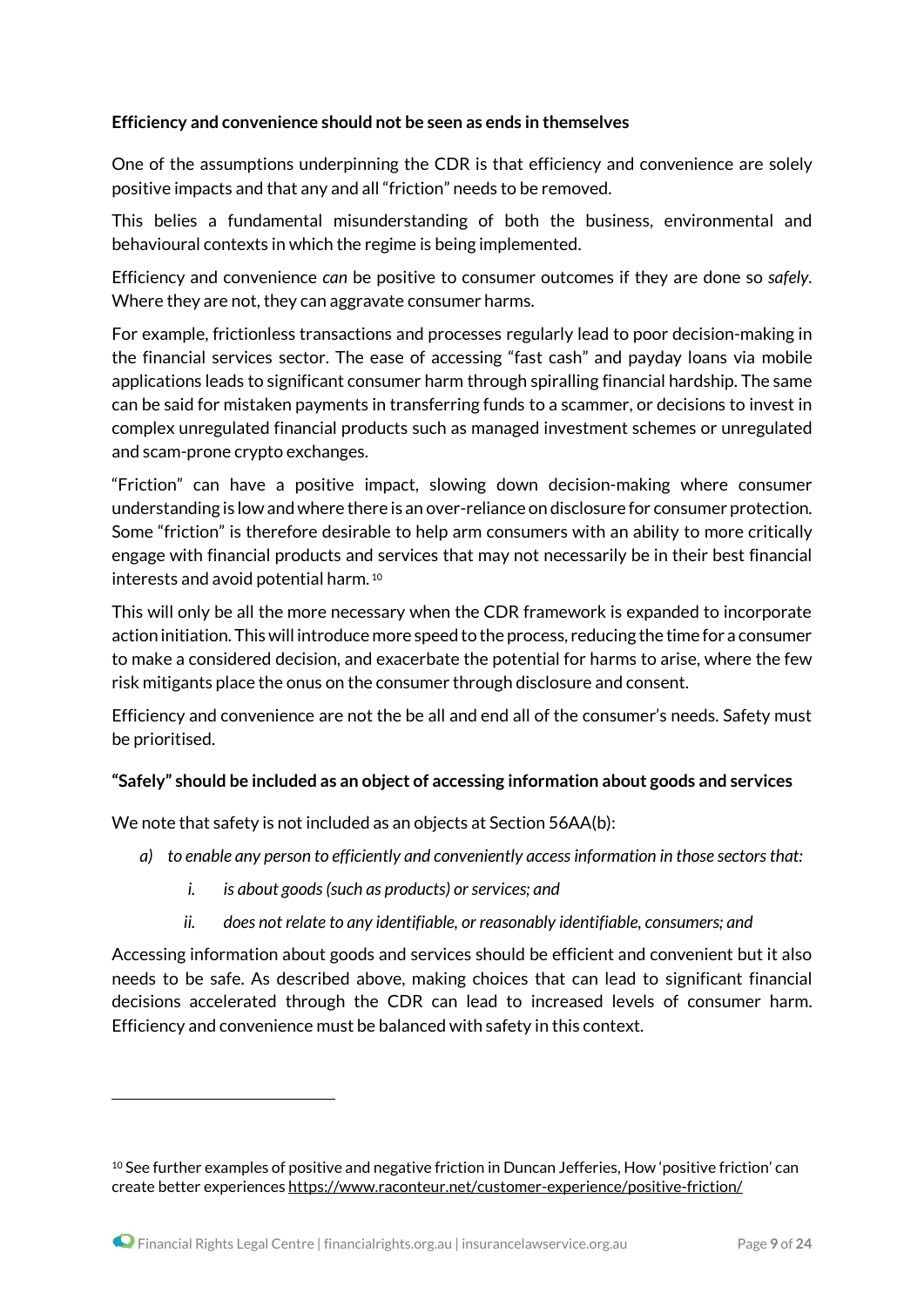# **Expansion of the CDR to action initiation exacerbates the effects of the CDR, making safety even more important**

Expanding CDR functionality to include action initiation introduces more risks into the data handling system. Some of the risks of write access identified in previous analysis include:

- poor consumer outcomes resulting from speedier payment and account initiation processes including more mistaken payments, lower levels of engagement with one's finances, and subsequent higher levels of debt;
- industry profiling for profit with increased economic inequality and financial exclusion as more granular data allows for finer tuned risk segmentation, and less transparent AIinformed decision-making;
- greater potential for the misuse of data including increased fraud risks, errors, incorrect advice or recommendations arising from conflicts of interest through exclusive deals, commissions or other misaligned incentives that place the interest of the accredited third party over the best interests of the consumer;
- significant ethical issues that arise in respect of any increased functionality. For example there is currently no mechanism to ensure consumers understand exactly howtheir data will be used in machine or AI-informed learning and decision-making, or how decisions are made or how value will be extracted from it;
- liability and responsibility for mistaken and unauthorised payments made.

These risks must be mitigated from the start otherwise the CDR will again accelerate existing harms and introduce potentially new consumer harms.

### **Recommendations**

1. The objects of the Act should be reconsidered to ensure that safety and security in data handling be primary priorities under the CDR regime. This should at a minimum involve safety being included as an object at Section 56AA(b)

# **Question Two: Do the existing assessment, designation, rule-making and standardssetting statutory requirements support future implementation of the CDR, including to government-held datasets?**

We wish to raise the following concerns with respect to the assessment, designation, rulemaking and standards-setting processes to date. These are:

- Privacy Impact Assessment (**PIA**) processes have not been conducted early enough to influence outcomes;
- there has been minimal meaningful engagement with consumers and their representatives;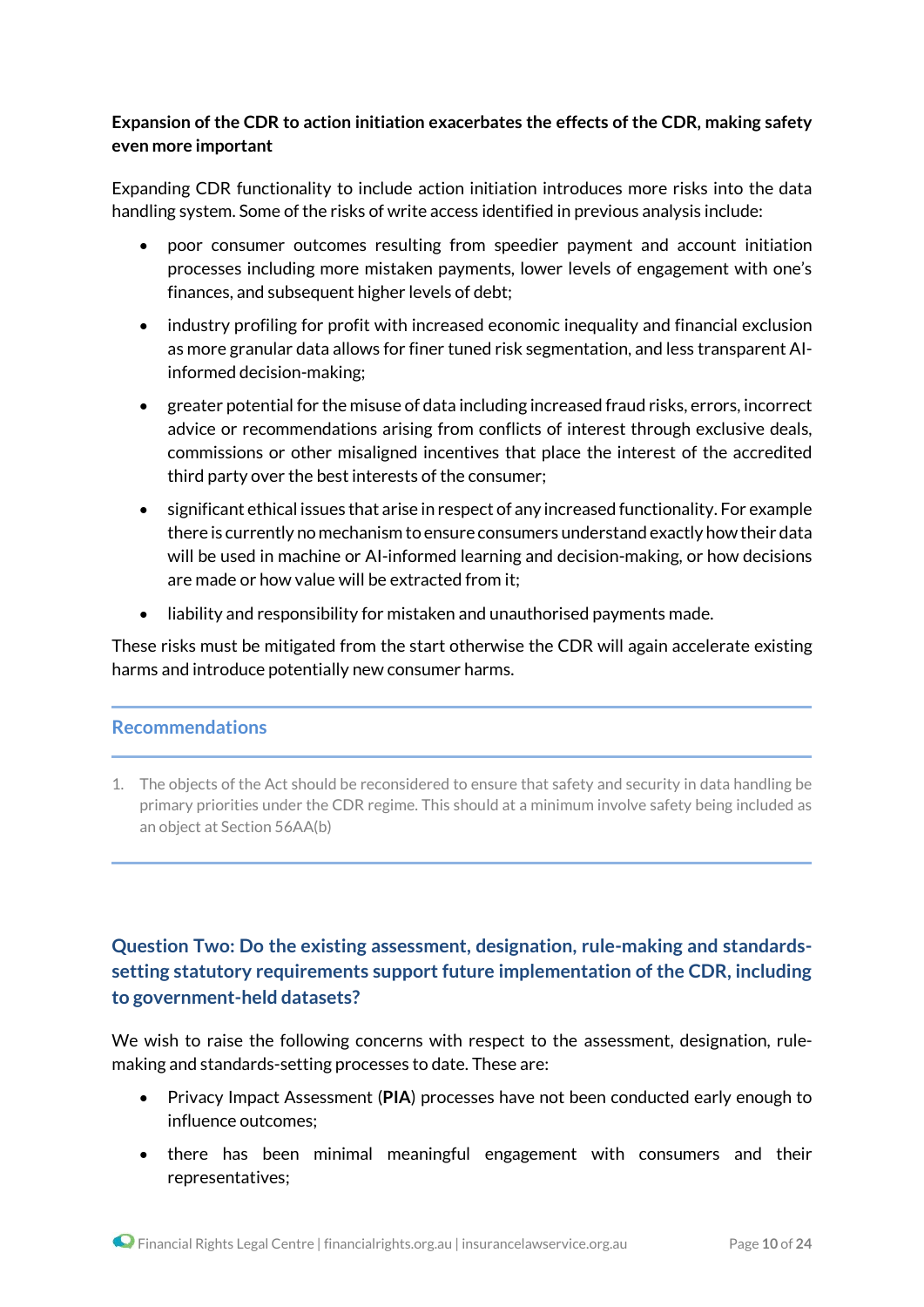- the complexity of the regulatory regime, remains a significant risk for consumers including, ultimately, a lack of engagement and genuine consent;
- theCDRimplementation over-relies on disclosure and consent as the principle means of consumer protection.

# **Privacy Impact Assessment process has not been conducted early enough to influence outcomes.**

The Treasury-led PIA processes have been conducted, released and responded to at times too late to have any influence on the CDR regime's design.

For example, in July 2021 when the Treasury were consulting on the CDR rules amendment (version 3) regarding the "opt-out" joint account data sharing model, there had yet to be a public and independent privacy impact assessment for the proposals being put forward.

At the time we noted that Treasury's May 2021 proposals for an opt-out consent model for joint accounts were substantially different to the proposals consulted on by the ACCC in late 2020. The ACCC had produced and consulted on an independent privacy impact assessment at the same time as they released their original consultation paper. No such PIA was released by Treasury on the opt-out approach or the new draft rules at the time of consultation.

It was only after this that a "privacy roundtable" was held by Treasury as part of a still to be drafted PIA. However at this stage the PIA's ability to influence the outcome of the process was minimal, a result demonstrated by Treasury's ultimate response to the PIA.

This process is counter to the process expected by the OAIC and counter to good public policy development. The OAIC's Guide to undertaking privacy impact assessments process<sup>11</sup> states:

*To be effective, a PIA should be an integral part of the project planning process, not an afterthought. It should be undertaken early enough in the development of a project that it is still possible to influence the project design or, if there are significant negative privacy impacts, reconsider proceeding with the project. A PIA works most effectively when it evolves with and helps to shape the project's development, ensuring that privacy is considered throughout the planning process.* 

*Making a PIA an integral part of a project from the beginning means that you can identify any privacy risks early in the project and consider alternative, less privacy-intrusive practices during development, instead of retrospectively. Also, consistent and early use of a PIA ensures that all relevant staff consider privacy issues from the early stages of a project.*

Stakeholders had in previous rules updates also been given the opportunity to provide input into a PIA directly to the independent assessor without the presence of Treasury. This did not occur when we met with the independent assessor in 2021 in the course of a process which was attended and run by Treasury.

<sup>11</sup> [https://www.oaic.gov.au/privacy/guidance-and-advice/guide-to-undertaking-privacy-impact](https://www.oaic.gov.au/privacy/guidance-and-advice/guide-to-undertaking-privacy-impact-assessments)[assessments](https://www.oaic.gov.au/privacy/guidance-and-advice/guide-to-undertaking-privacy-impact-assessments)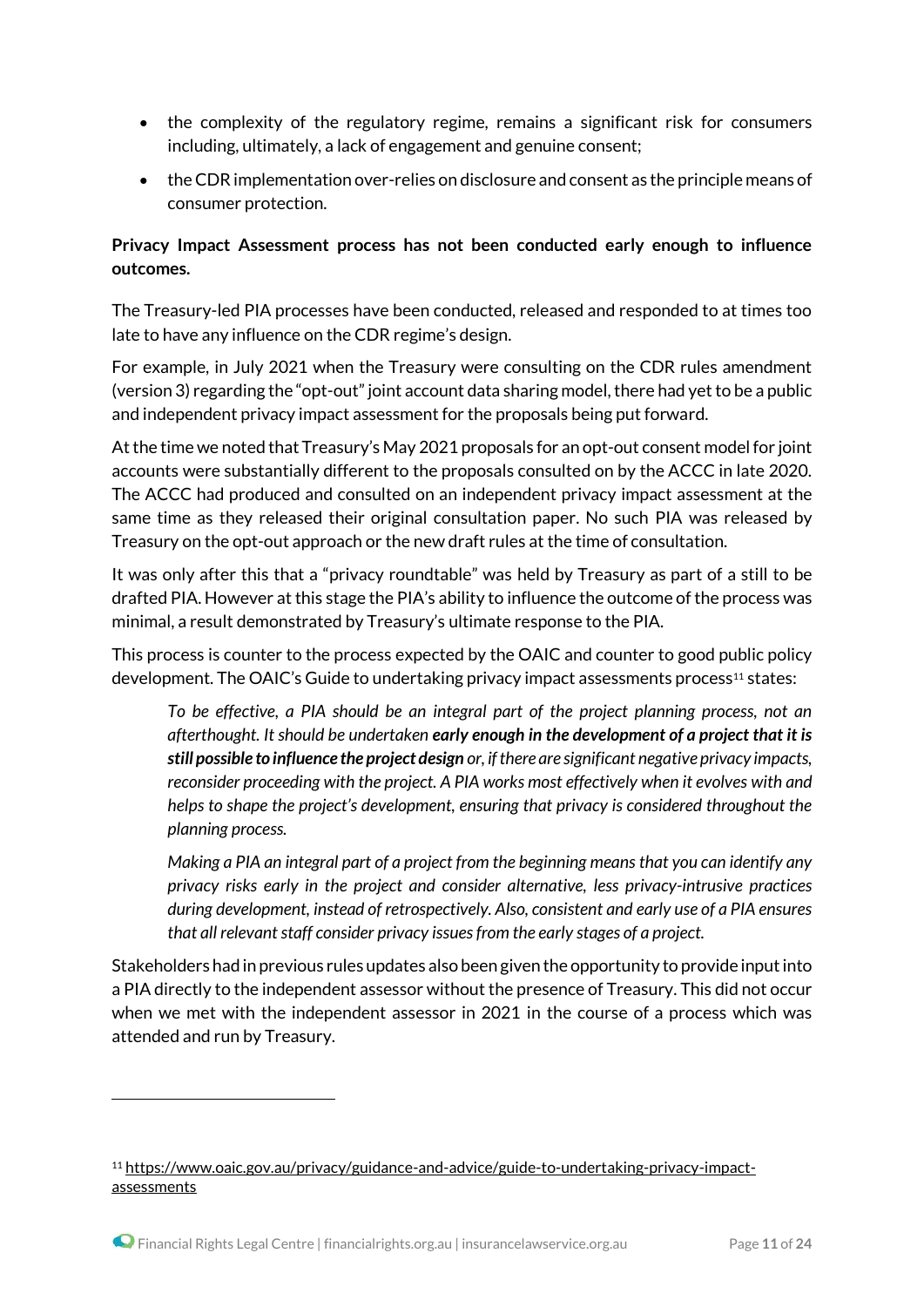That policy development process was reminiscent of the inadequate PIA process Treasury first conducted in 2018 – the last time Treasury had carriage of the CDR. <sup>12</sup> In that first PIA, Treasury decided not to outsource the development of the PIA to external independent consultants and conducted the PIA themselves. This too was not in keeping with the recommendations of the OAIC in its PIA guidelines. Treasury at the time relented to criticism of this flawed process and engaged an independent PIA to take place.<sup>13</sup>

It is therefore unfortunate that Treasury chose not to undertake an independent PIA for the joint accounts issue at a time early enough "to influence the project design." This should have occurred at the same time as the May 2021 consultation on the opt-out approach proposal and released with responses at the time any new draft rules were released – as occurred with Version 2 of the CDR Rules under the ACCC.

Given the critical importance of the joint account issue and the decision to move forward with an opt-out consent model in direct contradiction of the consent principles, it was incumbent upon Treasury to pause and delay any introduction of new rules, conduct an appropriately independent PIA with input from all stakeholders including consumer representatives, and develop a joint account policy that fully addresses the privacy risks of sharing joint accounts.

By relegating the importance of the PIA process to an afterthought, the object of the regarding safety was sidelined for efficiency and convenience.

# **Minimal meaningful engagement with consumers and their representatives**

For a reform ostensibly aimed at consumers, there has been minimal meaningful engagement with consumers and their representatives.

While there has been some limited Customer Experience (**CX**) testing conducted with a small number of consumers<sup>14</sup> this needs to be significantly expanded to include statistically significant sample numbers and including working with consumers experiencing a range of vulnerabilities – including but not limited to:

• older Australians

1

- people with a disability
- people with experience of family violence and/or economic ;
- culturally and linguistically diverse communities

[https://consumerdatastandards.gov.au/sites/consumerdatastandards.gov.au/files/uploads/2020/05/C](https://consumerdatastandards.gov.au/sites/consumerdatastandards.gov.au/files/uploads/2020/05/CX-Report-_-Phase-3-_-Round-3.pdf) [X-Report-\\_-Phase-3-\\_-Round-3.pdf](https://consumerdatastandards.gov.au/sites/consumerdatastandards.gov.au/files/uploads/2020/05/CX-Report-_-Phase-3-_-Round-3.pdf) 

<https://consumerdatastandards.gov.au/engagement/reports/reports-cx/>

<sup>12</sup> See Draft Treasury Privacy Impact Assessment Consumer Data Right December 2018 <https://cdn.treasury.gov.au/uploads/sites/1/2018/12/CDR-PIA.pdf>

<sup>13</sup> See Consumer Data Right: Maddocks, Privacy Impact Assessment (December 2019) <https://treasury.gov.au/publication/p2019-41016>

<sup>14</sup> Consumer Data Standards, Consumer Experience Research Phase 3: Round 3 – Joint Accounts and Deidentification and Deletion, April 2020, p. 36.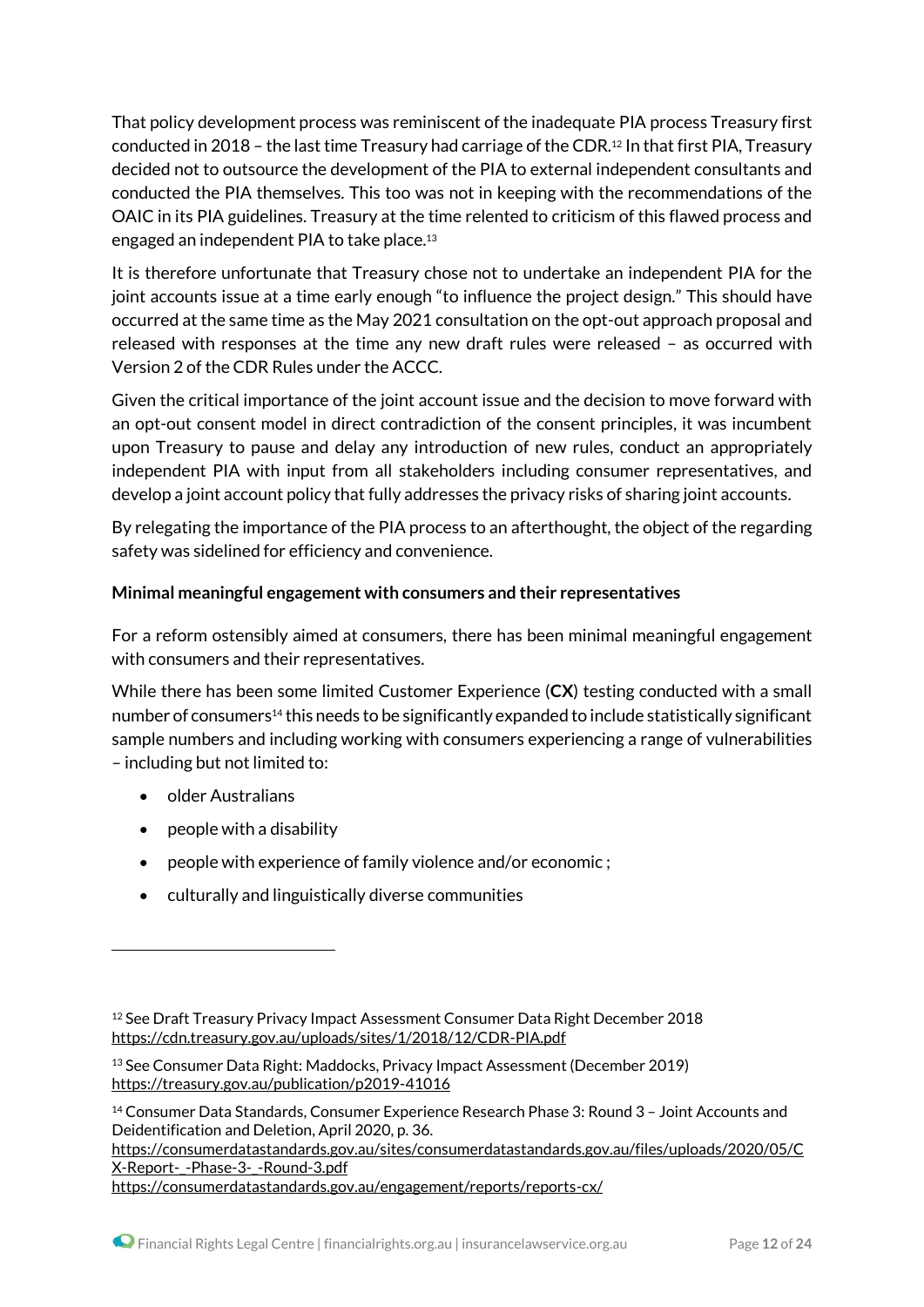- people with literacy levels;
- Aboriginal or Torres Strait Islanders; and
- people experiencing financial distress or hardship.

Nor was there any significant engagement with Australian consumers in the development of the rules, standards and other CDR settings.

There has been minimal resources provided to support consumer representative organisations (including our own) to contribute to the development of the CDR policy settings. Attending and contributing to the large number of meetings, workshops, consultations on rules development, standard setting, CX and UX development is simply not possible for resource -limited consumer organisations and our engagement has to date been subsequently limited and selective

Consumer organisations like our own already work under severely constrained and shrinking resource environments that need to prioritise front line service provision as per funding agreements.Where any policy development work is possible in a consumer organisation, solving areas of current harm – not potential future harm that a reform like CDR represents - is necessarily prioritised due to limited resources.

Without substantial increased consumer representative input and consumer testing, the CDR's design is likely to continue to over-rely on the FinTech sector and financial services firms to speak for what *they* believe the consumer wants rather than actual consumers and their independent representatives. The FinTech and financial services sector view of the consumer perspective is far from self-interested and is inevitably seen through a profit motive lens, rather than developing the CDR to address *genuine* consumer needs.

We recommend that if the consumer data right is to be developed with the consumer at the centre of its design, consumer representative organisations need to be properly resourced to provide the consumer voice to the process.

# **The complexity of the regulatory regime, remains a significant risk for consumers including, ultimately, a lack of engagement and genuine consent**

The CDR regime has been characterised as an "ecosystem", with an ever-increasing number and diversity of CDR players15. Initially included were consumers, accredited persons (**APs**), accredited data recipients (**ADRs**), data holders (**DHs**) and designated gateways (**DGs**) <sup>16</sup>. In addition, and as the regime has evolved, there is a range of further roles, including "secondary user", "CDR representative", "trusted adviser", "insight recipient", "enclave provider", "affiliate", "sponsor" and "associate". We note too that the CDR rules for the energy sector, issued in

<sup>15</sup> The term "CDR participant" cannot be used as it has a defined meaning – including only Data Holders and Accredited Data Recipients. Similarly, CDR entity has a defined meaning – including DHs, ASRs and DGs.

<sup>16</sup> As at 25 January 2022, 72 organisations are accredited as CDR Data Holders (with 30 additional "brands"), but only 26 as ADRs. The Office of the Australian Information Commissioner, CDR Privacy Safeguard Guidelines, Version 3.0 (June, 2021), state "there are currently no designated gateways", A.37 Note.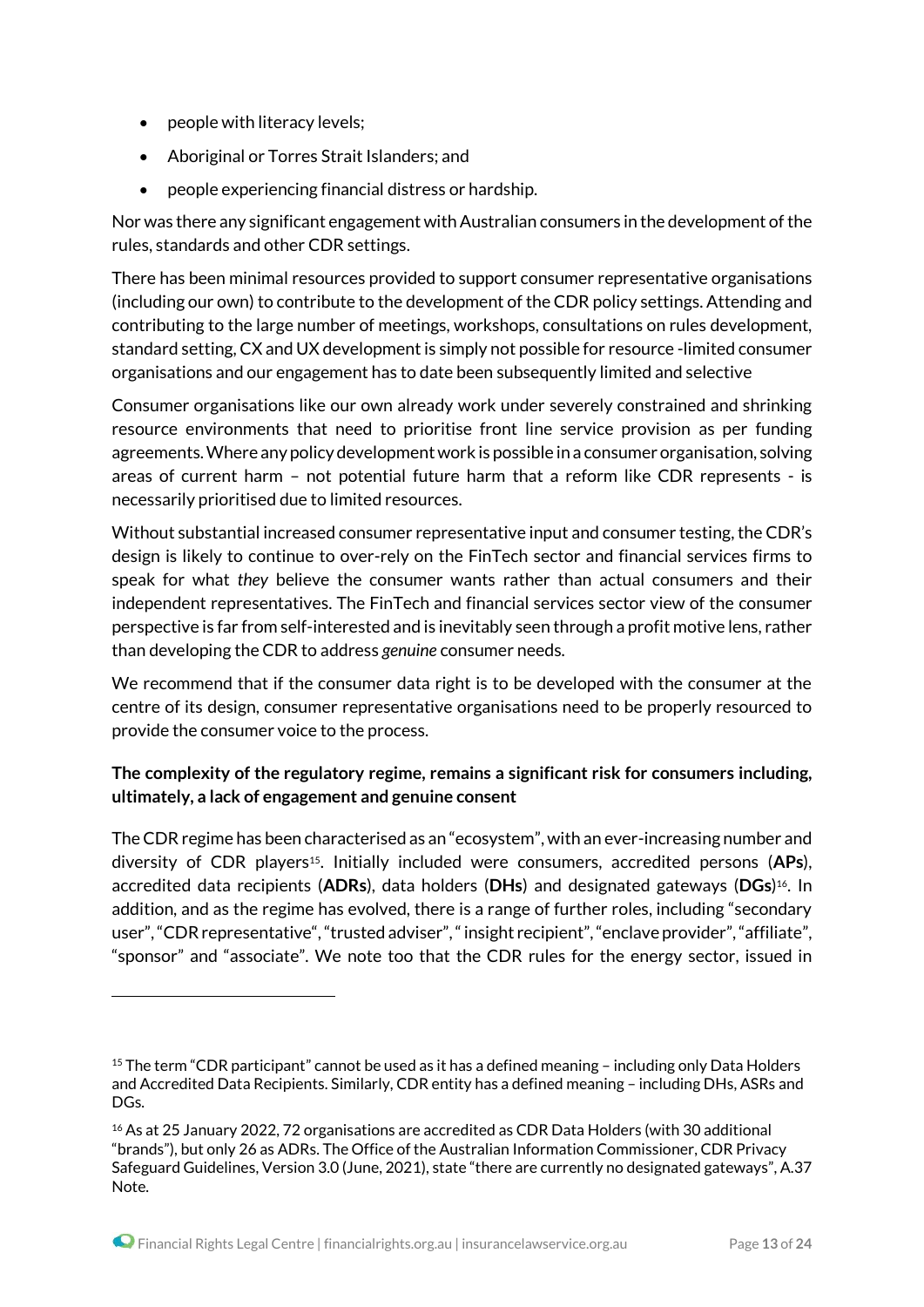November 2021, introduce a further concept of peer-to-peer (**P2P**) data sharing, involving two sub-categories of primary and secondary DHs.

A further indication of the complexity is that there are now five separate categories of consent in the CDR Rules relating to consent for collection, use, disclosure, direct marketing and deidentification. <sup>17</sup> Many of the recommendations of PIA Update  $2^{18}$  related to the complexity of the consent options in the CDR regime, but the ACCC's response<sup>19</sup> effectively rejected any simplification.

The PIA reports have identified the complexity of the CDR regime as a primary risk. For example the initial assessment states

*The CDR Act, together with its interaction with the Open Banking Designation, the Draft Rules, and the Draft Data Standards, is very complex. We suspect that it may be difficult for some CDR Consumers, Data Holders and Accredited Data Recipients to comprehend.<sup>20</sup>*

**Consequently** 

*the complexity of the CDR legislative framework, [means] that CDR Participants may not understand their rights and obligations under the CDR regime, including:* 

*(a) when CDR Data is governed by the APPs and/or the Privacy Safeguards;* 

*(b) their obligations as a particular type of CDR Participant; and* 

*(c) how the APPs and the Privacy Safeguards apply to them and the data that they hold, including interactions between the APPs and the Privacy Safeguards;*

*[and]*

.

*CDR Consumers, particularly vulnerable consumers, [may] not [understand] how their CDR Data will be managed under the CDR regime, or the implications of providing consent, authorisation or other agreement;*

Complexity and confusion are raised in every subsequent PIA. Notably PIA update 2 of the PIA which stated that

[%20ACCC%20response%20to%20update%202%20to%20Privacy%20Impact%20Assessment.pdf](https://www.accc.gov.au/system/files/Attachment%20B%20-%20ACCC%20response%20to%20update%202%20to%20Privacy%20Impact%20Assessment.pdf)

<sup>&</sup>lt;sup>17</sup> Competition and Consumer (Consumer Data Right) Rules 2020 (Current version), Rule 1.10A.

<sup>18</sup> Australian Competition and Consumer Commission, Consumer Data Right Regime, Update 2 to Privacy Impact Assessment Analysis as at 29 September 2020 Report finalised on 8 February 202[1https://www.accc.gov.au/system/files/CDR%20v2%20Rules%20%E2%80%93%20Update%202%](https://www.accc.gov.au/system/files/CDR%20v2%20Rules%20%E2%80%93%20Update%202%20to%20Privacy%20Impact%20Assessment.pdf) [20to%20Privacy%20Impact%20Assessment.pdf](https://www.accc.gov.au/system/files/CDR%20v2%20Rules%20%E2%80%93%20Update%202%20to%20Privacy%20Impact%20Assessment.pdf)

<sup>19</sup> Consumer Data Right Rules Update 2 to Privacy Impact Assessment Agency response February 2021, [https://www.accc.gov.au/system/files/Attachment%20B%20-](https://www.accc.gov.au/system/files/Attachment%20B%20-%20ACCC%20response%20to%20update%202%20to%20Privacy%20Impact%20Assessment.pdf)

 $20$  Page 44, Department of the Treasury, Consumer Data Right Regime, [Analysis as at 23 September 2019] [https://treasury.gov.au/sites/default/files/2019-12/p2019-41016\\_PIA\\_final.pdf](https://treasury.gov.au/sites/default/files/2019-12/p2019-41016_PIA_final.pdf)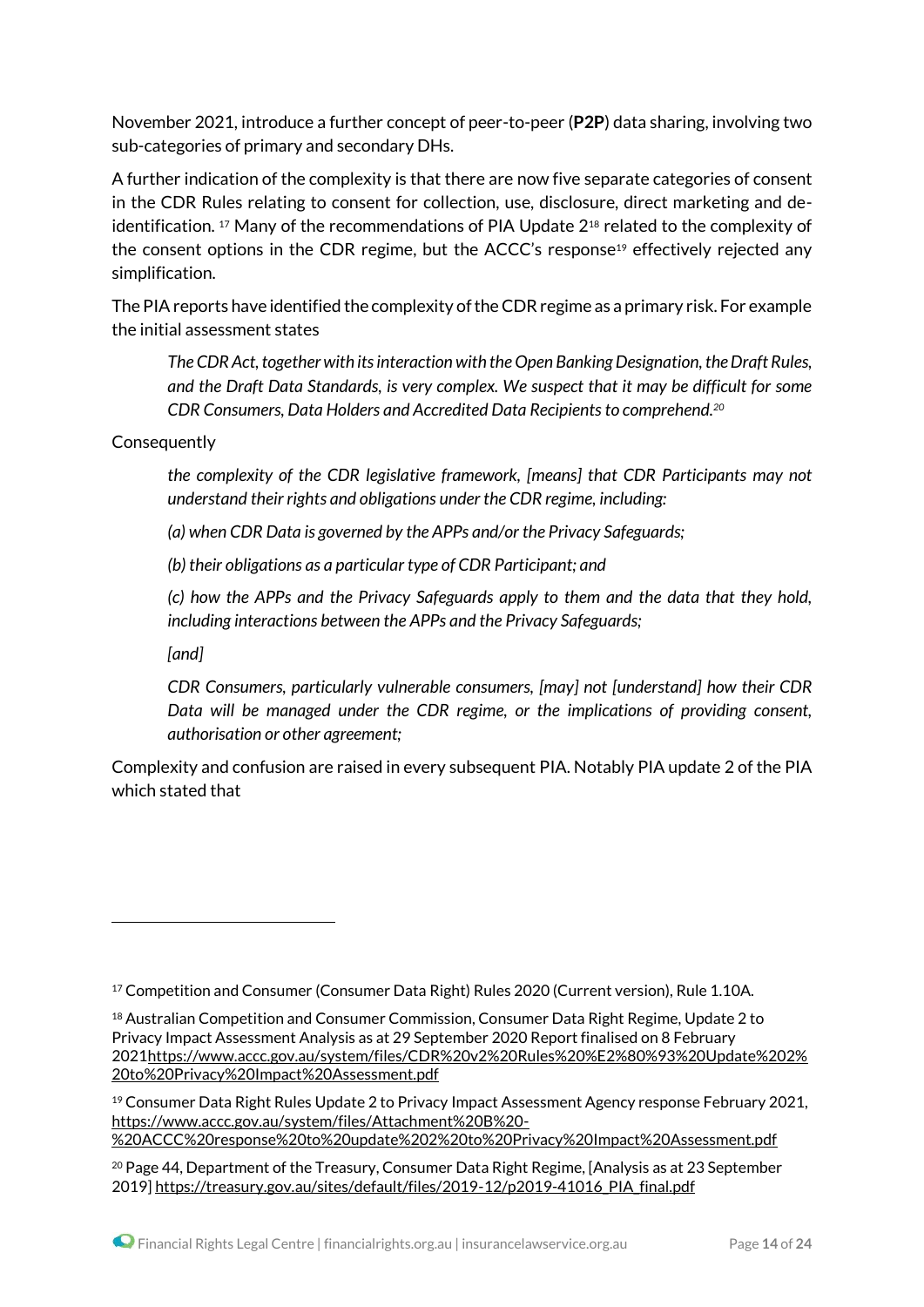*"the overall complexity of the proposed amendments, … will significantly add to the already complicated legislative framework underpinning the CDR"<sup>21</sup>*

And in update 3:

1

*We consider that the complexity of the framework underpinning the CDR regime means that entities participating in the CDR regime (such as Data Holders, Accredited Persons and Accredited Data Recipients) and CDR Consumers may not understand, or take steps to action, their obligations or rights under the legislative framework<sup>22</sup>*

Although some of the PIA recommended mitigants have been acted on, others have not, resulting in significant continuing risks confronting consumers, despite the high sensitivity of much of the data.

While a CDR consumer might not need to understand all of these complexities in the CDR ecosystem, the detailed disclosure/consent requirements mean that some at least need to be explained. It is legitimate to ask the question whether it is practical and realistic to expect CDR consumers to understand the complex ecosystem which they will be invited to join, to the extent that would be necessary for them to make informed decisions. It seems doubtful that many consumers will be at all interested in the machinery underlying any new services such as supplier comparison or switching sites. If they desire these services, there is a significant risk they will just accept whatever T&Cs, including privacy policies, are imposed.

Therein lies the risk for consumers – that the complexity will lead to them to choose not to engage with the consent system enough to truly know and understand what they are consenting to. CDR consent in this context essentially falls back to the much maligned tick and flick settings that the CDR was meant to resolve.

### **The CDR over-relies on disclosure as the principle means of consumer protection.**

The CDR Privacy Safeguards are based on a "disclosure and consent" model similar to that underpinning the *Privacy Act* but more prescriptive in terms of both the information to be disclosed to consumers and the "granularity" of consent required – both for collection and for specific and distinct uses and disclosures of consumer data.

The underlying premise of the CDR disclosure and consent protections<sup>23</sup> is that if individuals are adequately informed about an organisation's intentions in respect of personal information/data,

<sup>21</sup> Consumer Data Right Rules Update 2 to Privacy Impact Assessment Agency response February 2021, [https://www.accc.gov.au/system/files/Attachment%20B%20-](https://www.accc.gov.au/system/files/Attachment%20B%20-%20ACCC%20response%20to%20update%202%20to%20Privacy%20Impact%20Assessment.pdf)

[<sup>%20</sup>ACCC%20response%20to%20update%202%20to%20Privacy%20Impact%20Assessment.pdf](https://www.accc.gov.au/system/files/Attachment%20B%20-%20ACCC%20response%20to%20update%202%20to%20Privacy%20Impact%20Assessment.pdf)

<sup>&</sup>lt;sup>22</sup> Department of the Treasury, Consumer Data Right Regime, Update 3 to Privacy Impact Assessment Date of analysis: 17 September 2021 Report finalised on: 29 September 2021 <https://treasury.gov.au/sites/default/files/2021-10/p2021-213006-pia-maddocks.pdf>

*<sup>23</sup> The disclosure and consent model isimplemented in* Privacy Act 1988 *through the interaction of Australian* Privacy Principles 1, 5 and 6 (and for certain purposes Australian Privacy Principles Section 7 and 8), and in the *CDR, through the same numbered Privacy Safeguards(with an additional Privacy Safeguard 10).*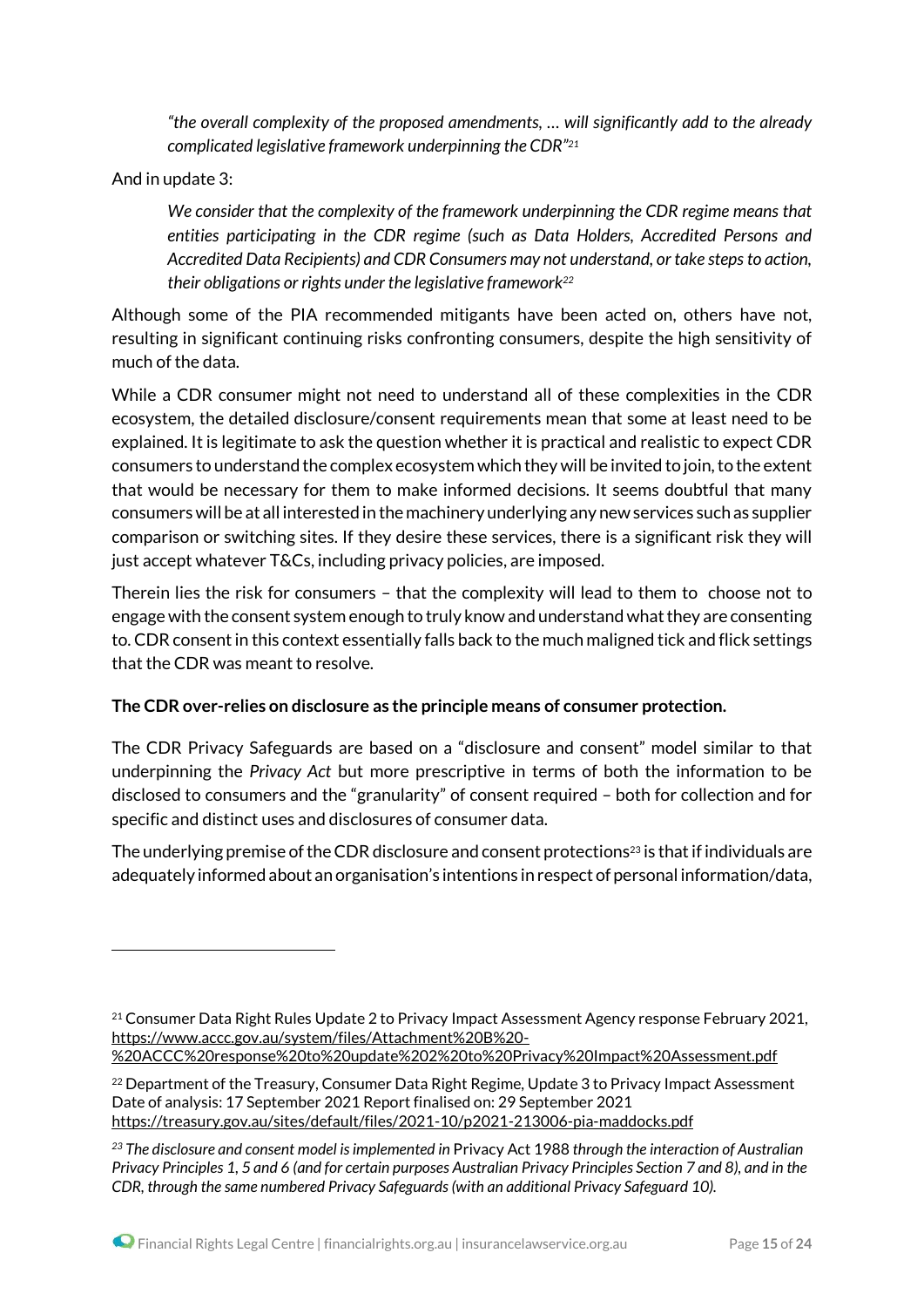then they are in a position to be able to give or withhold informed consent for proposed uses and disclosures.

There has been considerable academic argument to the effect that the "disclosure and consent" model cannot be the sole basis for effective privacy protection. Consumer surveys find that people favour "in principle" being given more information and more choice over uses and disclosures of their personal information or data. However, practical experience is that few can be bothered to read privacy notices, statements or policies, and most will simply "tick a box" giving consent to almost anything if that is the simplest and easiest way of obtaining a service they desire.<sup>24</sup>

Default "privacy on" settings, with individuals having to give express affirmative consent for secondary uses and disclosures (opt-in) gives far more control than "opt-out" opportunities. Most people will not take advantage of these, but even "opt-in" is subject to manipulation (or even coercion) if it is the "price" of something that the individual wants. Short term benefits will often be valued more highly than the possibility of long-term detriment, even if the individual can be made aware of privacy risks.

The limitations of the "disclosure and consent" model have been well- documented, including in a joint 2019 report by Australian and Dutch regulators, which characterised disclosure as "necessary" but not "sufficient" and in some cases contributing to consumer harm (ASIC and DAFM, 2019).

In the CDR context, it seems likely that the very elaborate requirements for disclosure and consent, through multiple "consumer dashboards" and referral of consumers to CDR policies (in addition to a separate privacy policy and a range of T&Cs) may be ineffective. They may achieve little practical privacy protection while acting as a barrier to the take-up of CDR both by consumers and by industry principals and intermediaries who the government expects to offer an enhanced range of services. To date, industry entities are finding that design and compliance with processes to participate in CDR are excessively onerous, and consumers are having difficulty understanding industry entities' offerings.

It is not that privacy protections based on the "disclosure and consent" model are unnecessary and should be weakened or even dispensed with. The "disclosure" element is essential as a means of delivering transparency both to consumers and consumer advocacy organisations. The "consent" element is important to the minority of consumers who can cope with the complexity and whose activism plays a role in the protection of all other, less capable and/or less committed consumers.

It is necessary to recognise, however, that the "disclosure and consent" model, in complex circumstances such as CDR, is insufficient to deliver adequate privacy protections. It is essential that appropriate obligations be imposed on service-providers that complement the consentbased approach.

<sup>&</sup>lt;sup>24</sup> Again see CPRC 2020 Data and [Technology](https://cprc.org.au/cprc-2020-data-and-technology-consumer-survey/) Consumer Survey - CPRC for insights on consumer engagement.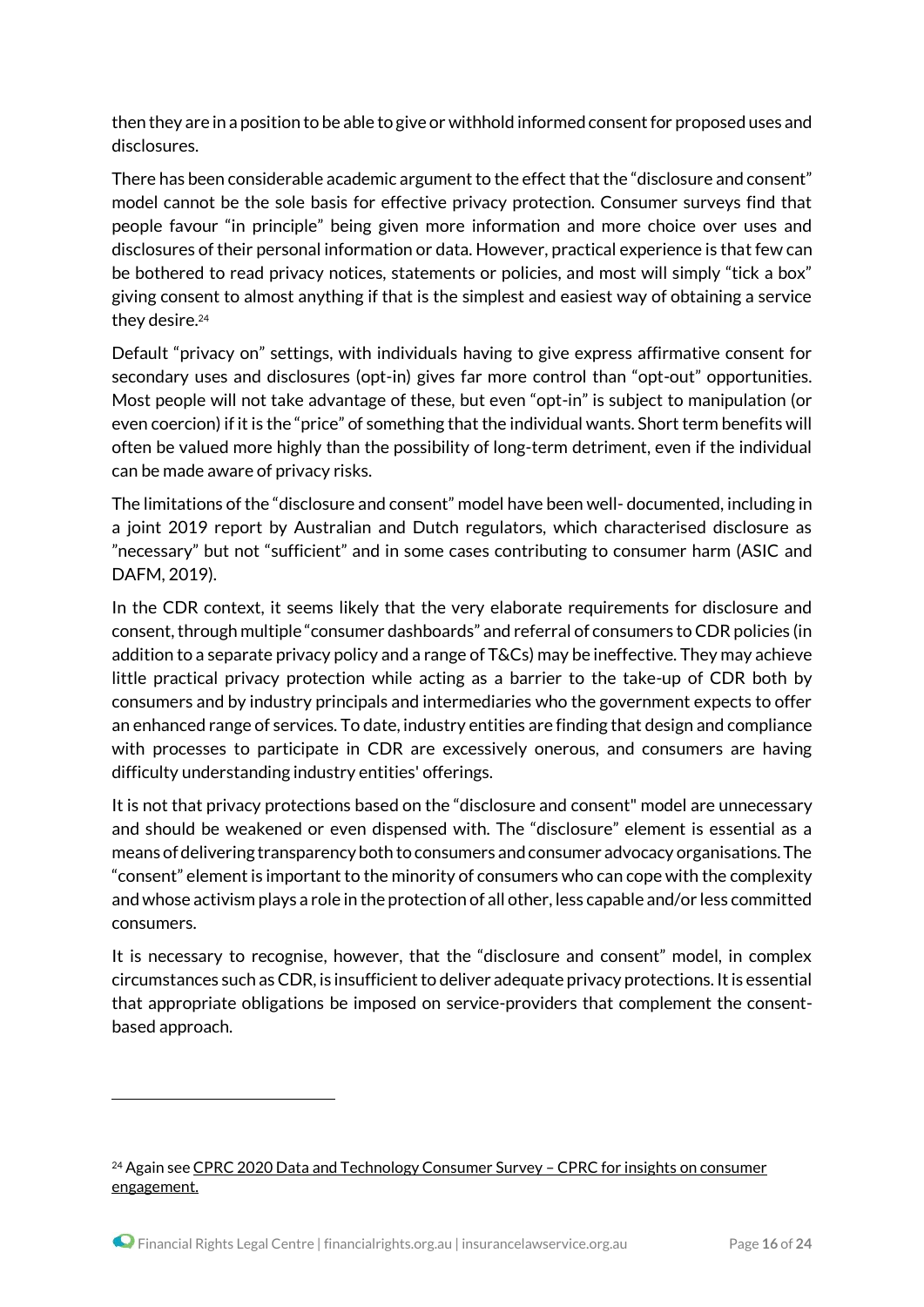The CDR regime has incorporated some elements of a regulatory model to protect privacy, in the form of express prohibitions of some data practices, for example some direct marketing using CDR data. However, it is not clear that the pattern and intensity of legal obligations imposed on the many organisations involved in CDR satisfies the requirement of sufficient and suitable protections complementary to disclosure and consent.

We believe that there are ways to move away from this over-reliance – introducing a prohibition on unfair trading practices and a data fiduciary obligation - discussed further below.

#### **Not all government data sets are alike**

Financial Rights is supportive in principle of making some government data sets accessible via the CDR where a net public benefit can be demonstrated to clearly outweigh any concerns about privacy, equity and social justice. However, this assessment needs to be made about each data set independently.

Financial Rights recently surveyed consumers in relation to allowing insurers to access certain public databases to assist consumers in complying with their disclosure obligations and avoid having a claim later rejected because they had overlooked an important detail. We found that there was a wide range of comfort levels for different data sets, with over 70% of people being happy with insurer accessing their driving history (demerits, licence cancellations etc.), claims history and vehicle details, but this fell significantly for other more sensitive data types: Criminal records (66%), financial history (53%) and medical records (46%).

There are also valid public policy concerns involved. Insurers can currently request medical or financial records in the process of assessing a claim, but allowing access to large amounts of data in easily machine readable formats could greatly encourage unjustified fishing expeditions looking for reasons to deny claims. Clearly criminal, financial and medical records contain highly sensitive information and have the potential to lead to unfair, and in some cases unlawful, discrimination. A very wide range of data can be useful to all sorts of service provision and decision-making, however that fact alone should not be sufficient to allow it to be shared.

### **Data must be obtained with consent, and the information along with any relevant insights drawn from it must be shared with the consumer**

Information from government databases should be accessed with the consumer's explicit consent. The same information should be shared with the consumer. This data should not simply enter into a black box to be analysed by non-transparent algorithms. The objective of the consumer data right is to put consumers back in the driver's seat and better extract value from their own data, rather than be exploited for it.

In relation to weather related risk and insurance, there are real opportunities for producing better outcomes by giving consumers and their insurers better access to available data. This should not be done in a way that exacerbates existing information asymmetries; where the insurer knows more about the risks that customers face than the customer themselves. Risk mitigation must be a shared exercise and data held in government databases, and the insights insurers draw from it as applicable to a particular customer, should not be withheld from customers on a commercial in confidence basis.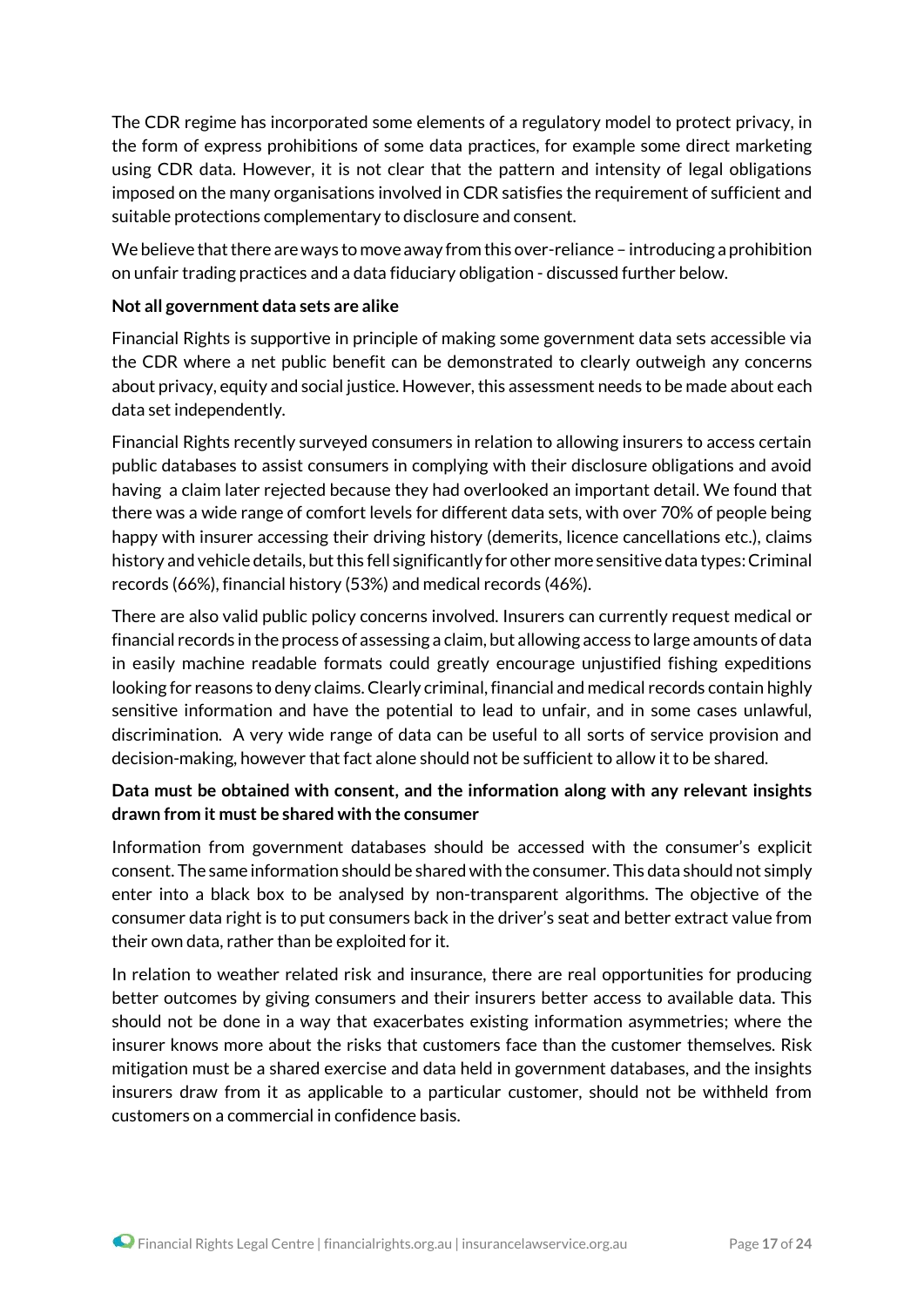#### **Recommendations**

- 2. Privacy Impact Assessment should be embedded and implemented in the policy development process at an early enough stage to influence the outcome of the CDR design.
- 3. Consumer testing needs to be significantly expanded to include statistically significant sample numbers and including larger number of consumers experiencing a range of vulnerabilities.
- 4. Consumer representative organisations need to be appropriately resourced to contribute to the development of the Consumer Data Right.
- 5. Reliance on disclosure and consent as the primary means of consumer protection needs to be reduced.
- 6. Access to government databases through theCDRshould be approached on a case by case basis, with the benefits and risks carefully assessed in each case
- 7. Data from government databases must only be accessed with the consent of the relevant consumers (where it pertains to them personally, or details oftheir particular property) and should also be shared with the consumer, with an explanation of what the information means and how it is going to be used

# **Question Three Does the current operation of the legislative settings enable the development of CDR-powered products and services to benefit consumers?**

In order to promote a safer CDR - we provide the following recommendations:

### **Privacy Safeguard 3 re: collection of solicited personal information needs a "fair collection" requirement**

Privacy Safeguard 3 is more restrictive and seemingly more privacy protective than Australian Privacy Principle 3. However, it could give rise to abuse of the consent provisions, for example, to justify and automate insurers' continual updating of CDR data from a third party source, or a non-bank lenders updating CDR data to identify financial hardship in order to promote and sell higher cost credit to already struggling consumers.

Privacy Safeguard 3 also lacks an explicit "fair collection" requirement, which may encourage unfair practices, for example in the context of claims investigation in insurance, when CDR is applied to the general insurance sector under Open Finance.

### **Privacy Safeguard 4: Dealing with unsolicited personal information could be bolstered in line with Australian Privacy Principle 4.1 and 4.3**

Privacy Safeguard 4 replicates Australian Privacy Principle 4.3, requiring destruction of any CDR data collected "unsolicited" such as inadvertently as per Privacy Safeguard 4(1)). But there is no equivalent in Privacy Safeguard 4 to two other requirements of Australian Privacy Principle 4 – determining if the data could have been collected if it had solicited it as per Australian Privacy Principle 4.1), and applying all of the other relevant safeguards to any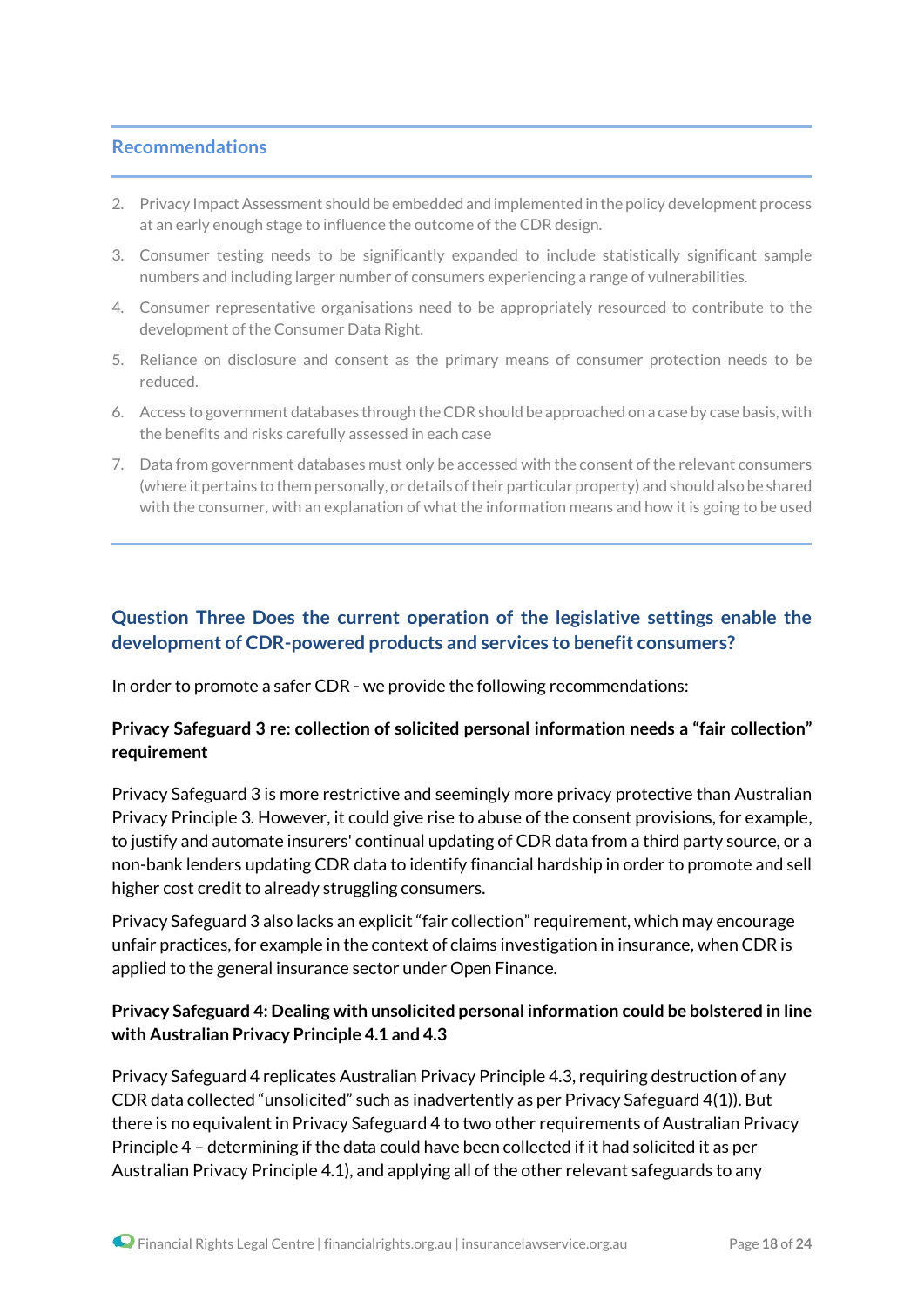unsolicited CDR data that does not need to be destroyed as per Australian Privacy Principle 4.3. The reason for this omission is not clear, but can be regarded as lessening privacy protection for CDR data.

## **Privacy Safeguards 6 and 7 re: Use and disclosure needs to include more definitions and remove the "voluntary consumer data" loophole**

The CDR regime as currently implemented substitutes Privacy Safeguards 6 and 7 for Australian Privacy Principles 6 and 7. The Privacy Safeguards are more specific than the Australian Privacy Principles, but also less extensive in their coverage. In addition, the effects of Privacy Safeguards are highly dependent on the definitions of key terms. An example is "required consumer data". This is vaguely described in the CDR rules and hence dependent on articulation in Data Standards issued by the DSB. The outcomes could accordingly be improvements to and/or serious reductions in consumer data privacy.

The CDR regime also features a designed-in loophole in the form of "voluntary consumer data", which in CDR-Banking appears to be undefined, and uncontrolled. Moreover, the consent arrangements under CDR are complex and provide many opportunities for the abuse of anything that can be represented to be "voluntary consumer data".

Particularly in view of the continual ratcheting-down of consumer protections evident since late 2020 we remain concerned about the likelihood that the CDR in practice could further weaken already inadequate protections in relation to the use and disclosure of CDR data.

# **Privacy Safeguard 11 – Quality of CDR Data needs to be amended to apply to collection or use, and introduce the element of relevance in line with Australian Privacy Principle 10.2**

In the CDR regime as currently implemented for banking, Privacy Safeguard 11 imposes some of the data quality obligations from Australian Privacy Principle 10 on DHs as per PS11(1) and on ADRs as in Privacy Safeguard 11(2), but they only apply to the *disclosure* of CDR data, and not to *collection or use*. The quality obligation when disclosing also excludes the Australian Privacy Principle 10.2 requirement for the data to be "relevant". Like Australian Privacy Principle 10, Privacy Safeguard 11 does not include '"not misleading" as a data quality criterion in contrast to the correction obligation under Australian Privacy Principle 13 and Privacy Safeguard 13. Privacy Safeguard 11 also only applies to CDR data when it is being used under the CDR Rules. CDR data may for instance be disclosed under one of the exceptions in Australian Privacy Principle 6, in which case the overlapping quality obligations of Privacy Safeguard 11 do not apply.

# **Privacy Safeguard 13 re: Correction of personal information needs to be strengthened to require corrections irrespective of how a party becomes aware and enable consumer challenges to refusals**

Privacy Safeguard 13 is substituted for Australian Privacy Principle 13 in respect of correction rights and obligations. It is, however, a more limited provision. For example, it lacks a general obligation to make corrections irrespective of how the DH becomes aware of a data quality problem. There is also no provision that enables an individual to challenge a refusal.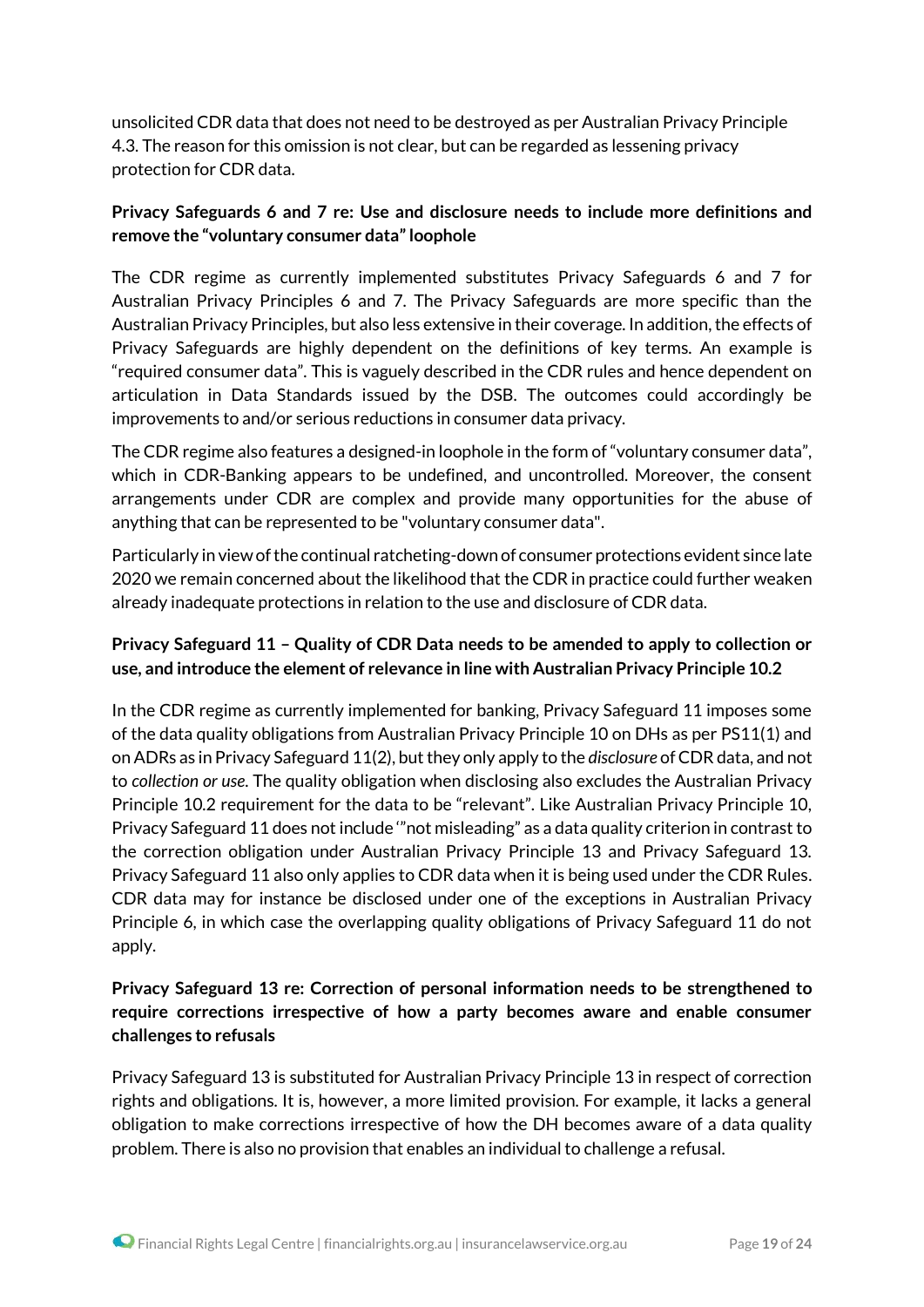#### **Establish a set of consumer-centric success metrics**

There is currently no clear measure for what a successful CDR regime looks like. The only measures that seem to be of relevance so far have been the number of parties accredited.

This in no way measures whether there are good outcomes for consumers in their ability to access, control and share their own data, whether the use cases developed are fair and useful, whether consumer's data has been handled safely and securely or consumers lives have been improved by the introduction of the CDR.

We support the CPRC's view that the following success metrics be introduced to ensure that the CDR meets its objects:

- *Consumer wellbeing*
	- o *Ability to secure products and services that genuinely improve their lives without compromising data protection.*
	- o *Extent to which consumers are reporting that they are better-off as a direct result of the protections offered through the regime.*
	- o *Identification of real-life, specific use cases that are relatable and show a direct consumer benefit that's measurable.*
- *Empowerment and choice*
	- o *Extent to which consumers clearly comprehend the information and adequately understand the journey map of their data.*
	- o *Ability to offer genuine choice to consumers on products and services, where a superior product/service is not offered at the expense of weakened protection measures for consumer data.*
	- o *Extent to which consumers are reporting that they feel they are in genuine control of their data and that the infrastructure isset up in a way to ensure this at all times.*
	- o *Extent of products and services that are accessible and inclusive across the customer base.*
- *Safety and security*
	- o *Ability to protect consumers against data breaches, scams and fraud.*
	- o *Implementation of a dispute resolution scheme with an appointment of a Digital Ombudsman.*
	- o *Capacity and capability to provide a clear pathway for consumers to notify issues and disputes and have those effectively resolved without placing significant onus on the consumer.*
	- o *Ability to effectively audit and enforce the framework to identify rogue entities and make them accountable.*
- *Building trust*
	- o *Extent to which consumers feel they can trust those participating in or linked with others participating in the regime.*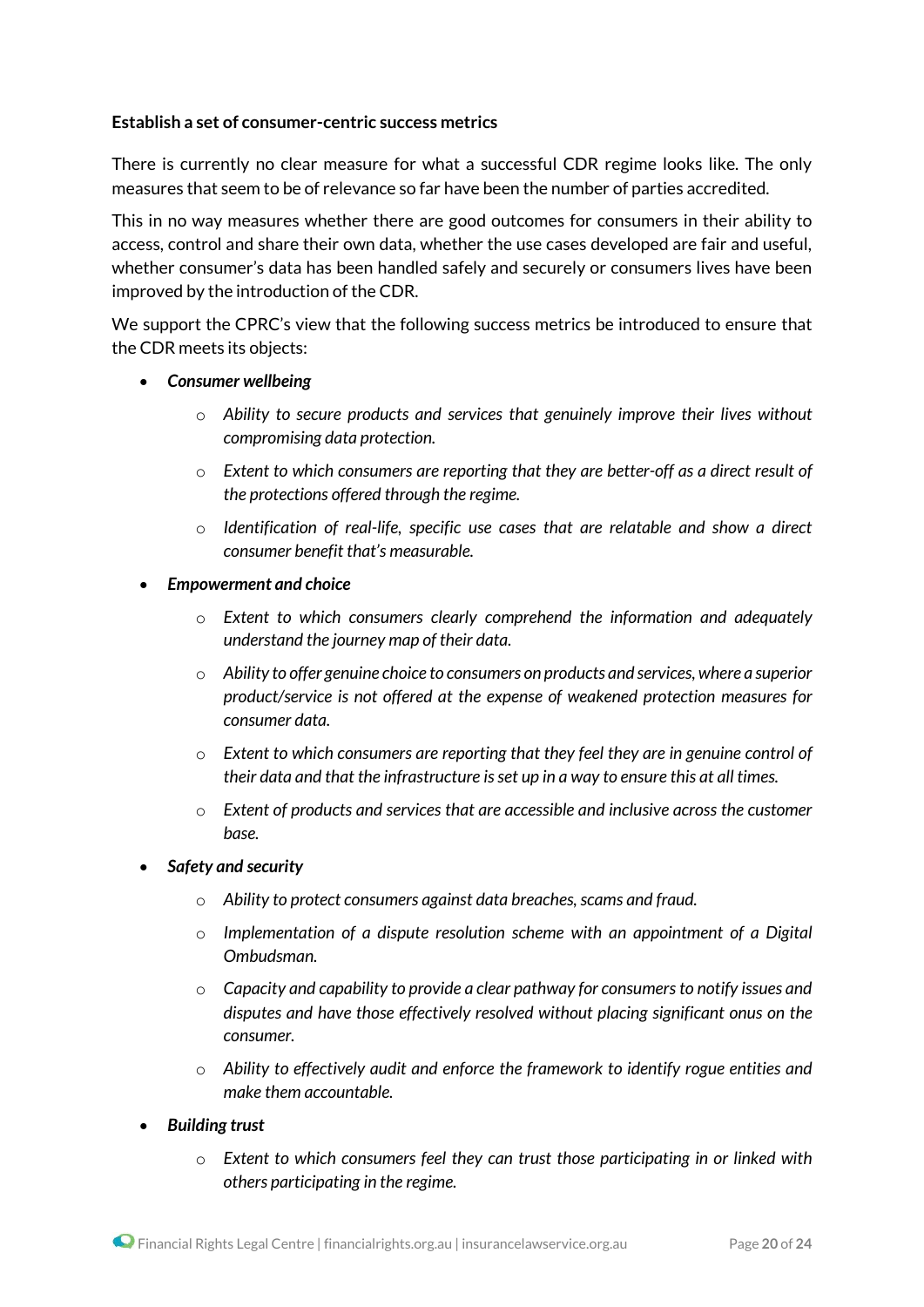- o *Extent of open and transparent reporting of the regime.*
- o *Identification ofreal-life,specific use casesthat are relatable and show a direct impact on trust that's measurable.*

# **Conduct a cost-benefit analysis identifying direct benefits to consumers and introduce an audit and enforcement program**

We also support the CPRC's recommendation that a cost-benefit analysis be undertaken to identify the value that economy-wide regime will bring and to whom will it benefit the most – – consumers, or entities with a commercial interest in gathering the data. Furthermore, we support the CPRC's call for a process to be put in place so the regime can be audited and enforced. It is remains unclear how the regulator for example will ensure that data that has been shared is being used by entities in line with the consent that has been provided by the consumers. Regulators need to be proactive and sophisticated to identify harm rather than allow consumer harm to occur and react to complaints. The onus needs to shift away from the consumer and on to regulators to appropriately monitor and enforce the requirements of the regime.

## **Reverse decisions taken regarding consent and disclosure matters that are unsafe for consumers**

The CDR needs to improve consent processes to ensure there is less reliance on mere disclosure and placing the entire onus on the consumer to engage, comprehend and apply all the risks. This includes:

- revert back to an opt-in consent model for jointly held accounts to prevent economic abuse; and
- decrease the complexity of the consent regime with its multiple forms of consent and multiple dashboards;
- require "trusted advisers"to be accredited and agreeing to meetthe requirements ofthe *Privacy Act* in line with the recommendations of the PIA.

These and other legislative changes are discussed further under Questions 4 and 5.

# **Question Four Could the CDR legislative framework be revised to facilitate direct to consumer data sharing opportunities and address potential risks?**

Prioritising the safety and security interests of consumers will assist in developing the appropriate means of direct to consumer data sharing. Doing so would ensure that greater consideration be given to reforms that will solve the problems related to privacy, security and regulatory arbitrage. These include: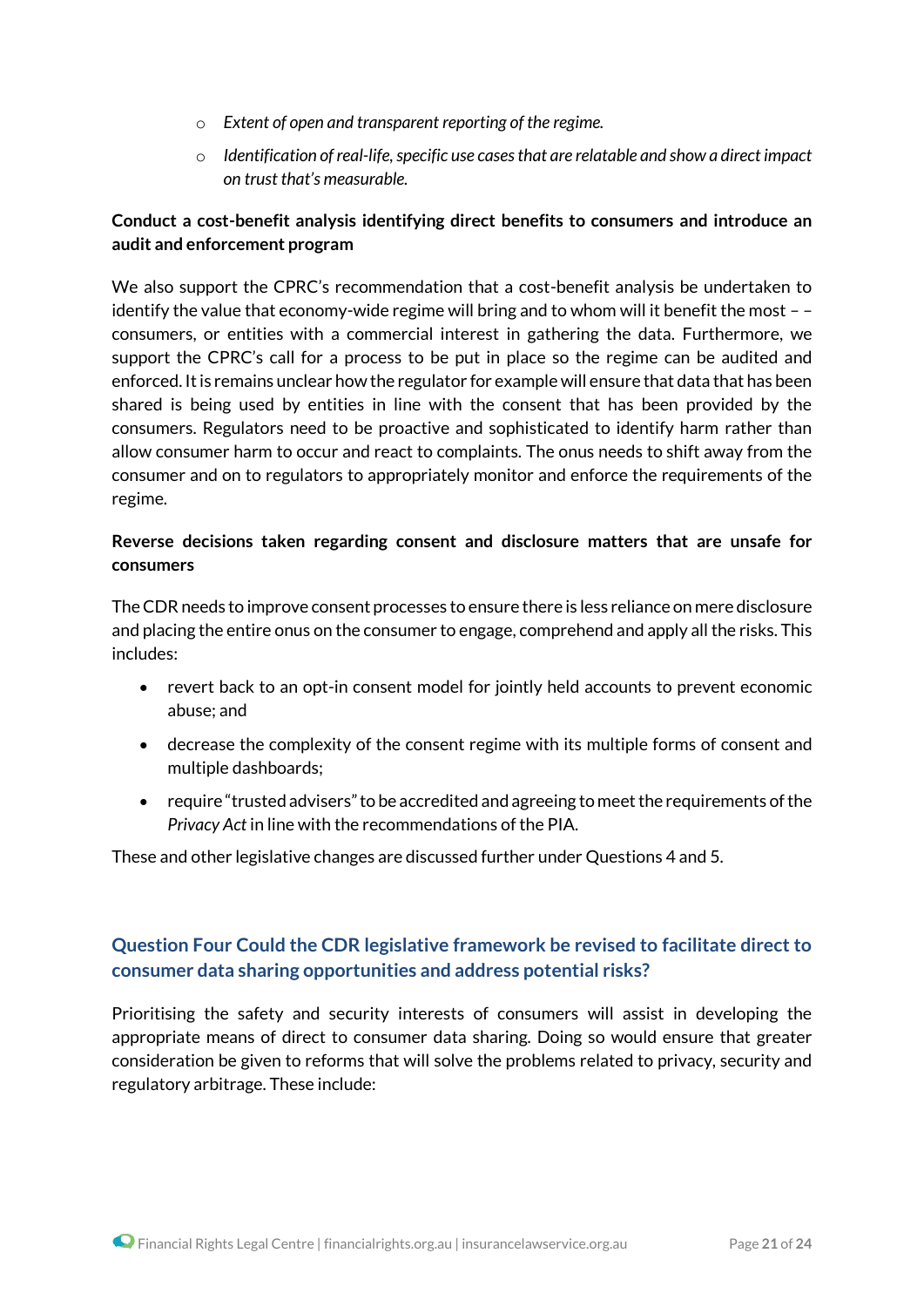# **Ban screen-scraping and other unsafe data access, transfer and handling technologies as has occurred in the UK and Europe**

The CDR legislation does not ban screen scraping and other technologies. Without a ban, there has been very little incentive for businesses to become accredited CDR participants. The higher regulatory hurdles act as disincentive to these businesses from joining in what is meant to be a safer, more reliable and efficient data handling system.

Financially vulnerable people too will continue to be harmed when engaging with the CDR avoidant sector when they seek access to credit, and not concern themselves with the nuances of privacy protections to do so.

#### **Introduce an offence for firms to use data obtained via the CDR without accreditation**

The object of the CDR legislation is to ensure consumers can share with accredited parties. This can be guaranteed by prohibiting any firm without accreditation from using information obtained via the CDR.

This would require removing the trusted adviser category, and introducing a more streamlined tiered accreditation system or even consideration of a licencing regime.

# **Expand the consumer protections and safeguards required under the CDR to the entire economy via reforms to the** *Privacy Act*

Many of the concerns with sharing data direct to consumers lies in the fact that the information may ultimately be used by non-accredited parties who are not subject to the requirements of the *Privacy Act*, the improved Privacy Safeguards, and the improved consumer protections afforded those who wish to use this data.

The current review of the *Privacy Act* provides a significant opportunity to lift standards and consumer protections across the economy that would somewhat ameliorate the harms that arise if data is misused, breached, or mishandled.

# **Question Five Are further legislative changes required to support the policy aims of CDR and the delivery of its functions?**

#### **Introduce an unfair trading practices prohibition to the Australian Consumer Law (ACL)**

In its Digital Platforms Inquiry report the ACCC has recommended a prohibition on certain unfair trading practices. As identified by the ACCC, harmful practices relating to data collection (including location tracking, online tracking for targeted advertising purposes, concealed data practices, the disclosure of data to third parties, dark patterns, online scams, harmful apps, etc.) are increasingly common.

An unfair trading practices prohibition would eliminate deliberate predatory practices aimed at targeting consumers with sales approaches when they are vulnerable. A good example of this is problematic business models in the non-bank lending sector that target and exploit those consumers experiencing financial hardship.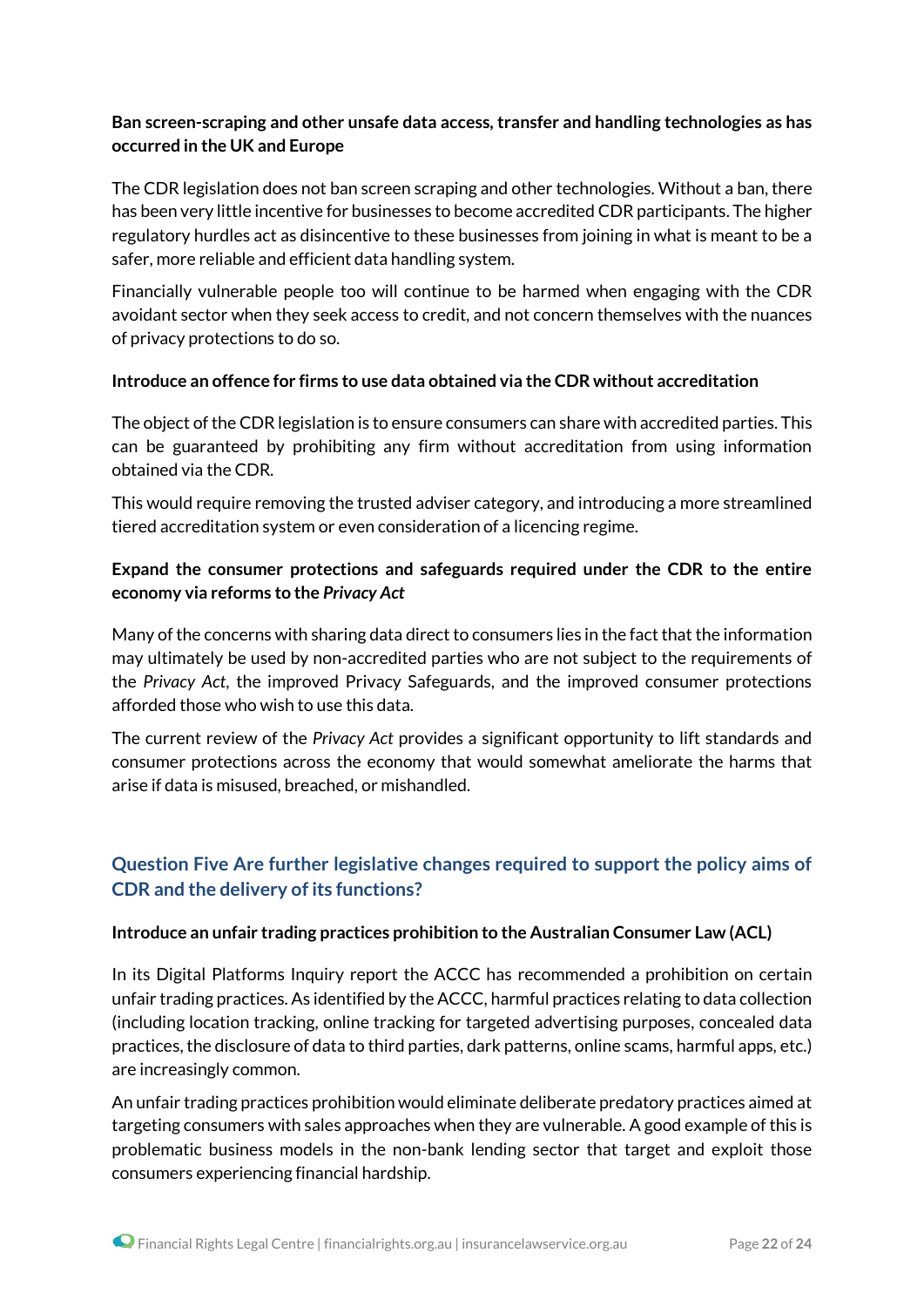If Australians are to trust digital products, services and their providers (both inside and outside the scope of the CDR) it is critical that they have the confidence that they will not have their vulnerabilities exploited or be at risk of significant detriment.

An unfair trading prohibition would provide this confidence.

#### **Introduce a data fiduciary obligation**

International regulators in the US and EU are currently examining ways to regulate the handling of data that avoids overreliance on consent, notice and disclosure.

A data fiduciary standard is one way to move on from this over-reliance by ensuring that those who hold data need to put the consumer's well-being first.<sup>25</sup>

Fiduciary obligations commonly arise in situations where trust is required between two parties – particularly where one party (a consumer) is dependent on the other (a company or service provider) to perform a service that can only be completed if they are trusted to do so. In this context, the company/fiduciary must uphold a series of duties to its consumers including variously a best interest's duty, a duty of care, and a duty of confidentiality.

Data holders should take on fiduciary responsibilities with respect to the data in similar ways to doctors, lawyers, accountants and other professionals. Like these professions, CDR participants are seeking to entice people to use their platforms and tools and hand over their private information by presenting themselves as trustworthy. While the disclosure of information may be intended to better provide services to patients, clients and users, the information asymmetry and power imbalance in these relationships can be exercised to their detriment.

In applying this concept to companies handling personal data, consumers would then have confidence that their interests are looked after even when consumers "don't understand the technology, the legal terms they are agreeing to, or the full consequences or risks of their actions."<sup>26</sup>

This approach shifts the onus away from consumers of having the burden of having to trust companies to do the right thing with their data, as trust would be automatically inferred via the fiduciary duty requirements.

A duty of care would impose a legal obligation on a company to adhere to a reasonable standard of care while performing any acts that could foreseeably harm the consumer.

Data holders would be obligated to act in the best interests of people exposing their data and online experiences and be prohibited from designing tools and processing data that conflicts with the trusting parties' best interests.

<sup>&</sup>lt;sup>25</sup> Balkin, Jack The Fiduciary Model of Privacy, Harvard Law Review Forum, Vol. 134, No. 1 (November 2020) <https://harvardlawreview.org/wp-content/uploads/2020/10/134-Harv.-L.-Rev.-F.-11.pdf>

<sup>26</sup> Richards, Neil M and Harzog, Woodrow, *A Duty of Loyalty for Privacy Law,* 99 Washington University Law Review 961 (2021), [https://papers.ssrn.com/sol3/papers.cfm?abstract\\_id=3642217](https://papers.ssrn.com/sol3/papers.cfm?abstract_id=3642217)